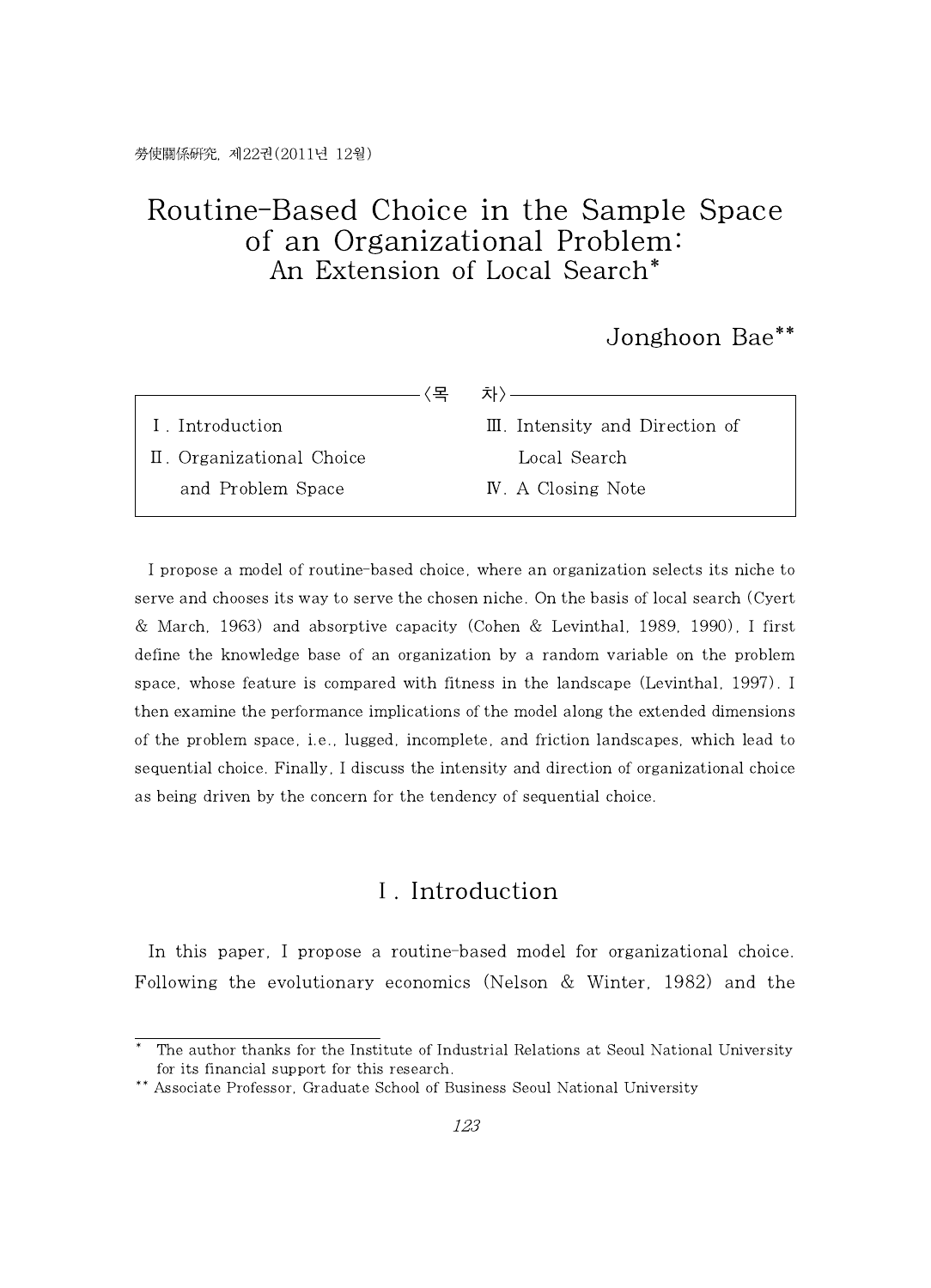behavioral theory of the firm (Cyert & March, 1963; March & Simon, 1958), I assume that firm behavior is stochastically generated by a set of organizational routines. Following a knowledge-based view of the firm (Grant, 1996; Demsetz, 1988; Kogut & Zander, 1992), I also assume that economic constraints in firm behavior result from resource heterogeneity, which is characterized by the knowledge base of each firm. Given these two assumptions, I take a reductionist approach to firm behaviour – organizational choice – as a way of avoiding the risk of anthropomorphic organizations, and propose a model of routine-based choice to discuss the intensity and direction of organizational choice and their impacts on firm performance.

The paper is organized as follows. First, I review studies on organizational choice and summarize models in three types. Second, building on Garicano (2000), I propose a model of organizational choice, where the knowledge base of an organization is defined by a random variable on the problem space. The performance implications of the model are examined along the extended dimensions of the problem space, i.e., lugged, incomplete, and frictional landscapes. Finally, the intensity and direction of organizational choice are discussed.

## Ⅱ. Organizational Choice and Problem Space

Organizational choice refers to collective action that draws possible solutions from internal or external resources, and matches those solutions to a perceived problem that threatens organizational performance. This paper thus does not examine, firstly, individual action that is outside 'the discretion of the organization to control' (Pfeffer & Salancik, 1978) and, secondly, collective action that is independent of efforts to solve a perceived problem. In what follows, I briefly review the literature on organizational choice along two groups, studies on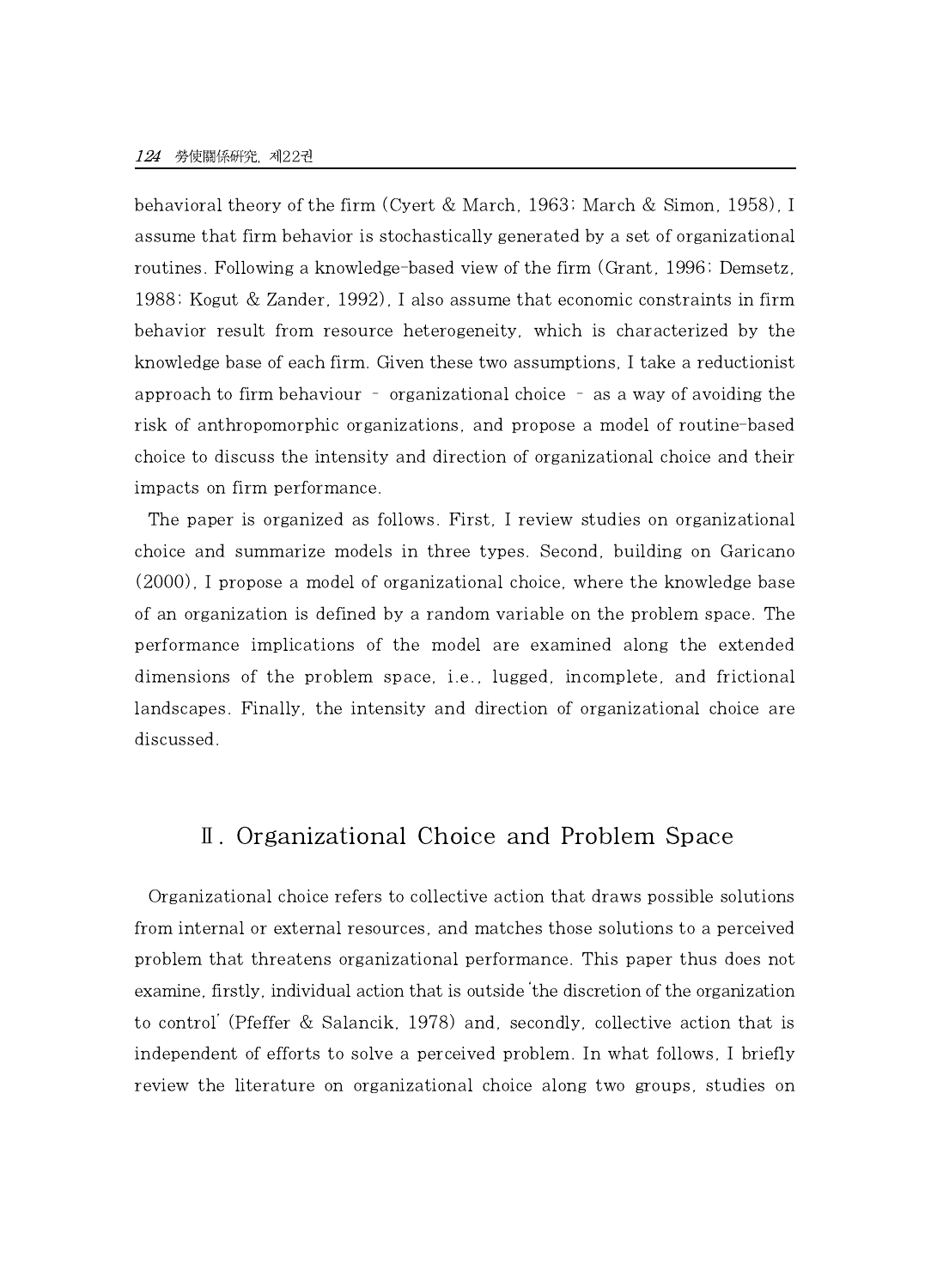collective action and those on solutions, and position this paper against them. An organization is able to consume resources, make up contracts, and own properties (Coleman, 1990; Scott, 1992). These legally or socially granted rights do not, however, mean that an organization is an identifiable, independent physical entity. An organization is a social construction, which is taken for granted in everyday life as reality, and it is the actions of individuals that objectify and internalize those rights of an organization. One theoretical challenge for any model of organizational choice is thus to theorize the way that the actions of individuals constitute the decisions of an organization.

Students of organization theory as well as of economics have explored basically three types of models in a bid to cope with the above mentioned challenge. The first type of models assumes that organizational choice is a decision process for one manager with limited resources. Organizational choice is then equivalent to a decision-making problem solved by a representative manager in the organization, a case to which most of neoclassical economic models belong. A representative manager of rationality computes a cost minimizing combination of inputs, including capital and labor, and decides what to employ and to produce and how to reward (e.g., Alchian & Demsetz, 1972; Williamson, 1975; Jensen & Meckling, 1976). Scholars who place a strong emphasis on the role of a leader such as transformational leadership in fact reduce organizational choice to a single person decision process (Selznick, 1957; Bass, 1985; House, Spangler, & Wyocke,1991).

Unlike the first type, the second type of models assumes that organizational choice is a decision process for multiple managers with their own resource constraints. Managers of bounded rationality, who consume resources to compute administrative tasks, act on exogenously imposed decision rules. The normative model of this kind attempts to identify a decision rule that minimizes organizational costs incurred by managers under a specific organizational structure and environmental conditions (Radner, 1993; Van Zandt, 1999). Similarly,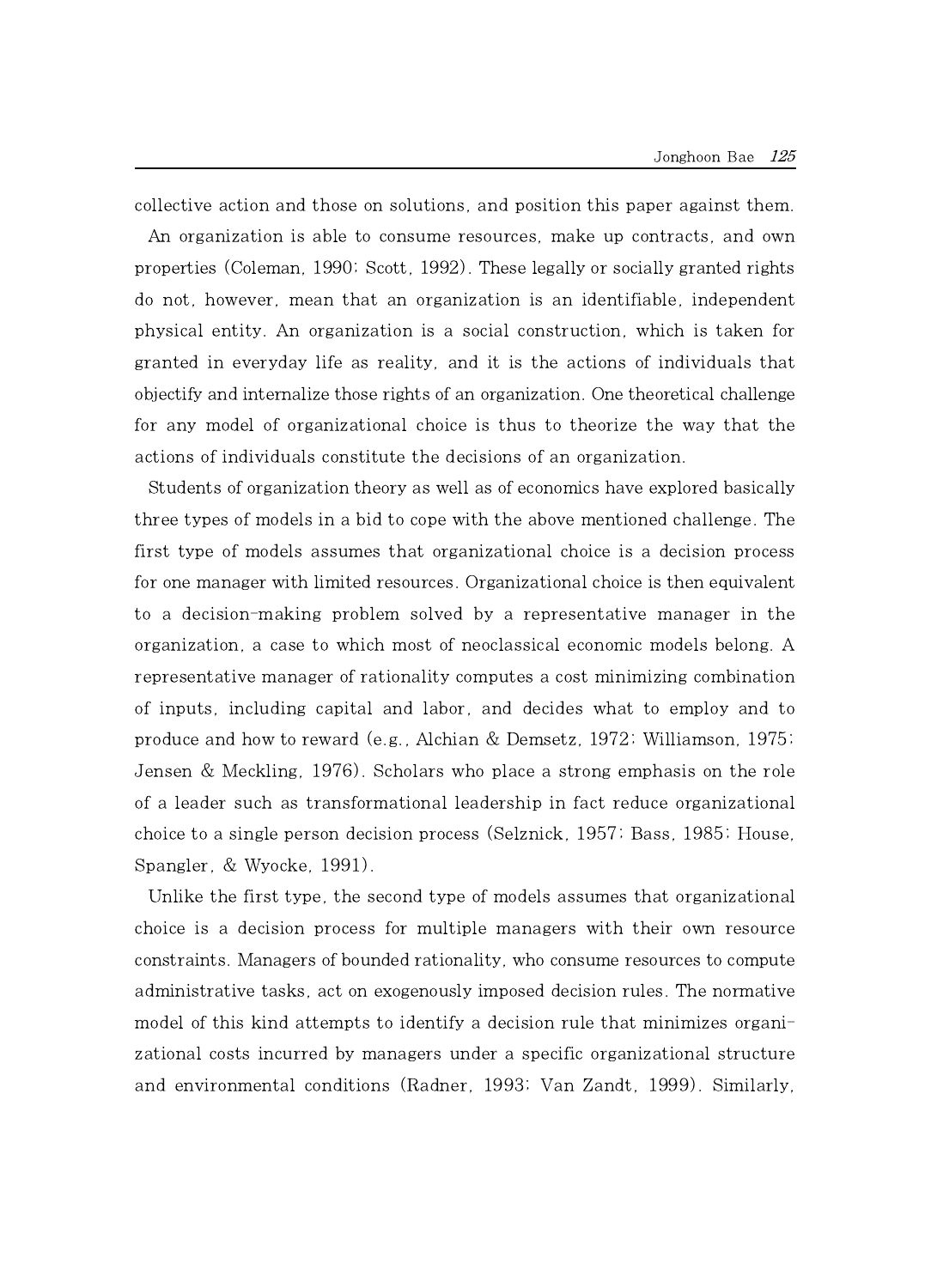empirical research on top management team (TMT) regards firm behavior mainly as an outcome of TMT in the organization and attributes firm performance to the characteristics of TMT members (Hambrick & Mason, 1984; Finkelstein & Hambrick, 1990).

In contrast, the third type of models assumes that organizational choice is a decision process for multiple managers and workers with resource constraints. In particular, workers are also involved in the process of decision-making in the organization. For example, a political model of this kind assumes that behavioral rules guiding decisions in the organization are endogenously generated during strategic interactions of managers and workers such as a bargaining and learning process (March, 1962; Cyert & March, 1963; Pfeffer, 1981). The degree to which behavioral rules govern the actions of managers and workers in the organization varies across different models. An extreme case, such as a garbage can model (Cohen, March, & Olsen, 1972), views a bargaining and learning process as free of externally imposed rules. Most studies, however, acknowledge that in the short term the actions of managers and workers are subject to previously executed rules, i.e., organizational routines (Cyert & March, 1963; March & Simon, 1958; Nelson & Winter, 1982).

The model I propose here is an extension of the third type of models, yet it is different from previous models for the following aspects. First, resource constraints, hardly examined explicitly before, are characterized by the knowledge base of an organization. Following a knowledge-based view of the firm (Grant, 1996; Demsetz, 1988; Kogut & Zander, 1992), I construe an organization as a set of technical solutions, namely, a knowledge base. Second, a decision process is represented by organizational routines and is investigated atthe firm level. Lower, i.e., individual or small group, levels of mechanisms for generating these routines are not examined except for the aspiration level of an organization. In the model, I am thus concerned about the links between organizational routines and firm behavior, rather than those between individual behavior and organi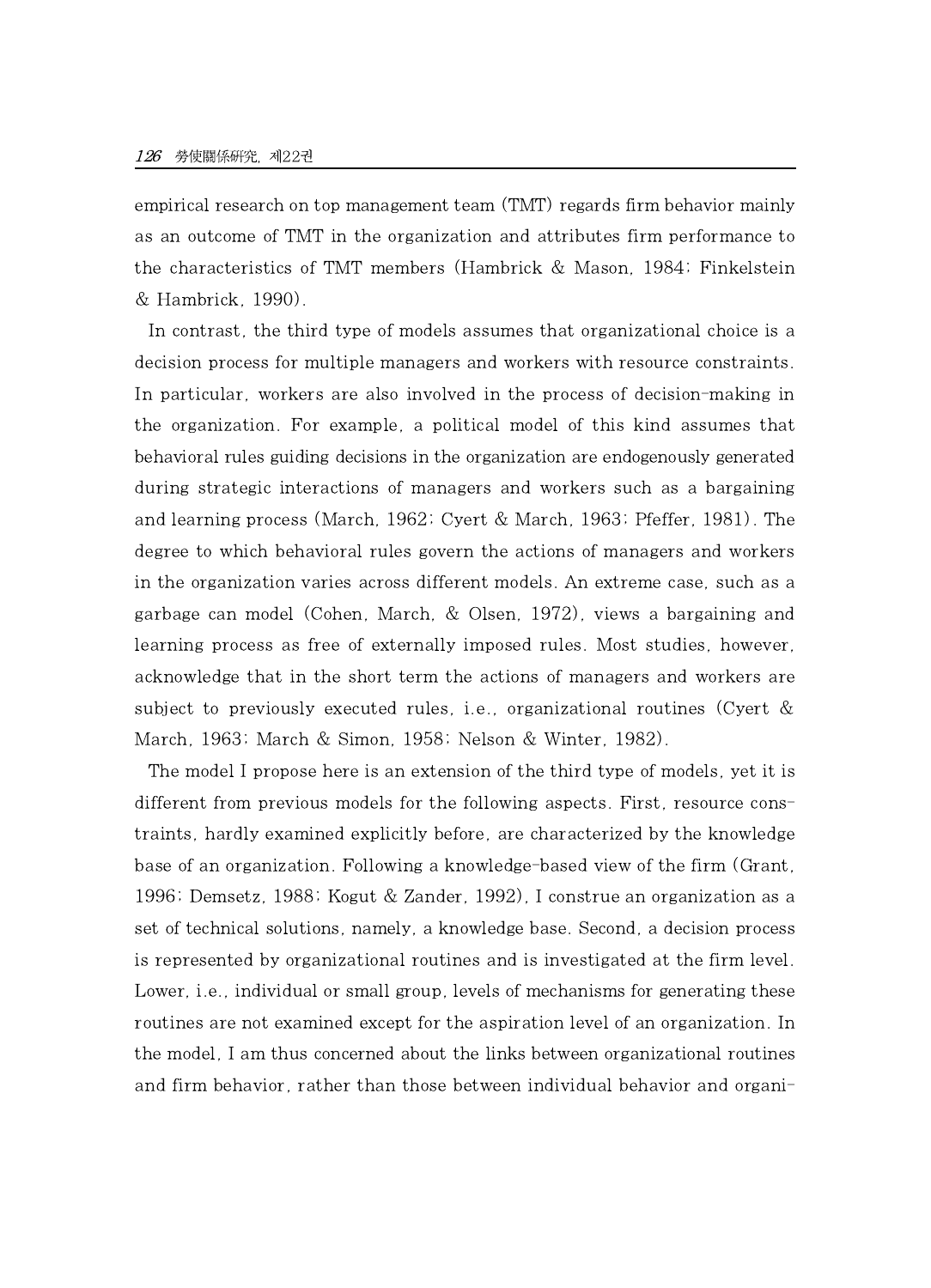zational routines. Third, tasks that an organization performs are defined on the sample space of solutions to an organizational problem. An organizational problem has different infinite states, each of which is corresponded by a set of continuous solutions. The relationship between the state of a problem andits solutions is defined as a random variable. Finally, the purpose of the model is to examine the intensity and direction of organizational search – a process that leads to the selection of a specific course of action, which is organizational choice – and their impacts on firm performance. After developing a language for organizational choice, I will explore the performance implications of intensity and direction of search in the interest of an organization that attempts to maintain or develop its knowledge base.

#### 1) Elements of Routine-Based Choice

A knowledge-based view of the firm views an organization as a carrier of social and technical knowledge (Grant, 1996; Kogut & Zander, 1992, 1996). For example, Kogut  $&$  Zander (1992) argue that the primacy of the firm over the market comes from higher order organizing principles such as values and shared language, which allow thefirm to do better in transferring individual knowledge (Grant, 1996; Von Hippel, 1994; Szulanski, 1996). Similarly, Demsetz (1988) note that specialized knowledge is more easily developed in an organization through the continuing association of the same persons. Although organizational knowledge is not a simple sum of individual knowledge, however, there has been little research done on how an organizational knowledge emerges from the aggregation of individual knowledge. Recently, Garicano (2000) presents an interesting model that describes transition from individual knowledge to organizational knowledge. After defining the knowledge set of a worker on the sample space of a production problem, Garicano (2000) demonstrates that the division of labor, or a set of specialized knowledge, minimizes coordination or communication costs in transferring or integrating individual knowledge.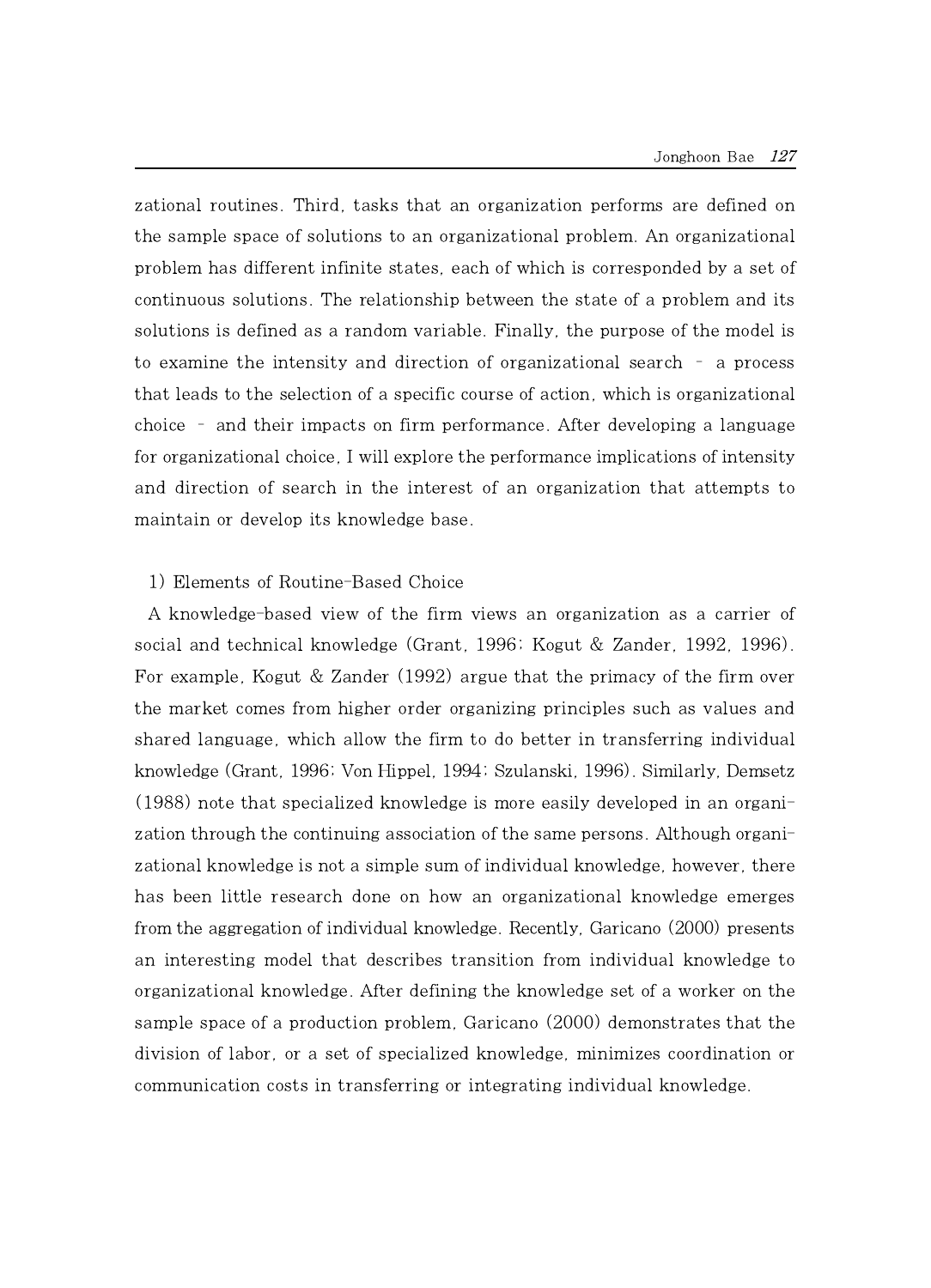Building on Garicano (2000), I propose a model of organizational choice, where resource constraints are characterized by the knowledge base of an organization and a decision process is represented by organizational routines. Tasks that an organization performs are based on the following assumptions. First, an organization chooses which production problem to solve. That is, an organization decides which niche to serve. Second, given a problem, an organization draws from its knowledge base a set of solutions. In what follows, I define three elements of the model separately: an organizational problem, the knowledge base of an organization, and a probability measure for the knowledge base.

An organization produces goods or services in exchange for resources from its environment. The fact that an organization produces means that it knows how to solve technical and administrative problems related to production. In this respect, an organizational problem is defined as a set of technical problems that must be solved in order to produce a product or service and denoted by Ω  $\subset$ R<sup>+</sup>. Once an organization decides which market to serve, it comes to face a specific organizational problem to solve. Unless explicitly specified, a set of technical problems is assumed to be infinite.

Although an organization is assumed to know which problem to solve, it does not necessarily mean that it knows solutions to all possible states of the problem. A set of problems whose solutions are known to an organization is defined as A such that  $A \subseteq \Omega$ . The **knowledge base** of an organization is the sum of these solution-known problems.

The knowledge base of an organization consists of the knowledge of individuals in the organization and depends on the ability of these individuals to solve a set of organizational problems. The likelihood that the organization provides a solution to a state of an organizational problem is increasing in the size of workers and managers, who know the solution to the state. Yet, the sum of individual knowledge is not equal to the knowledge base of the organization. In general, the relationship between individual knowledge and the knowledge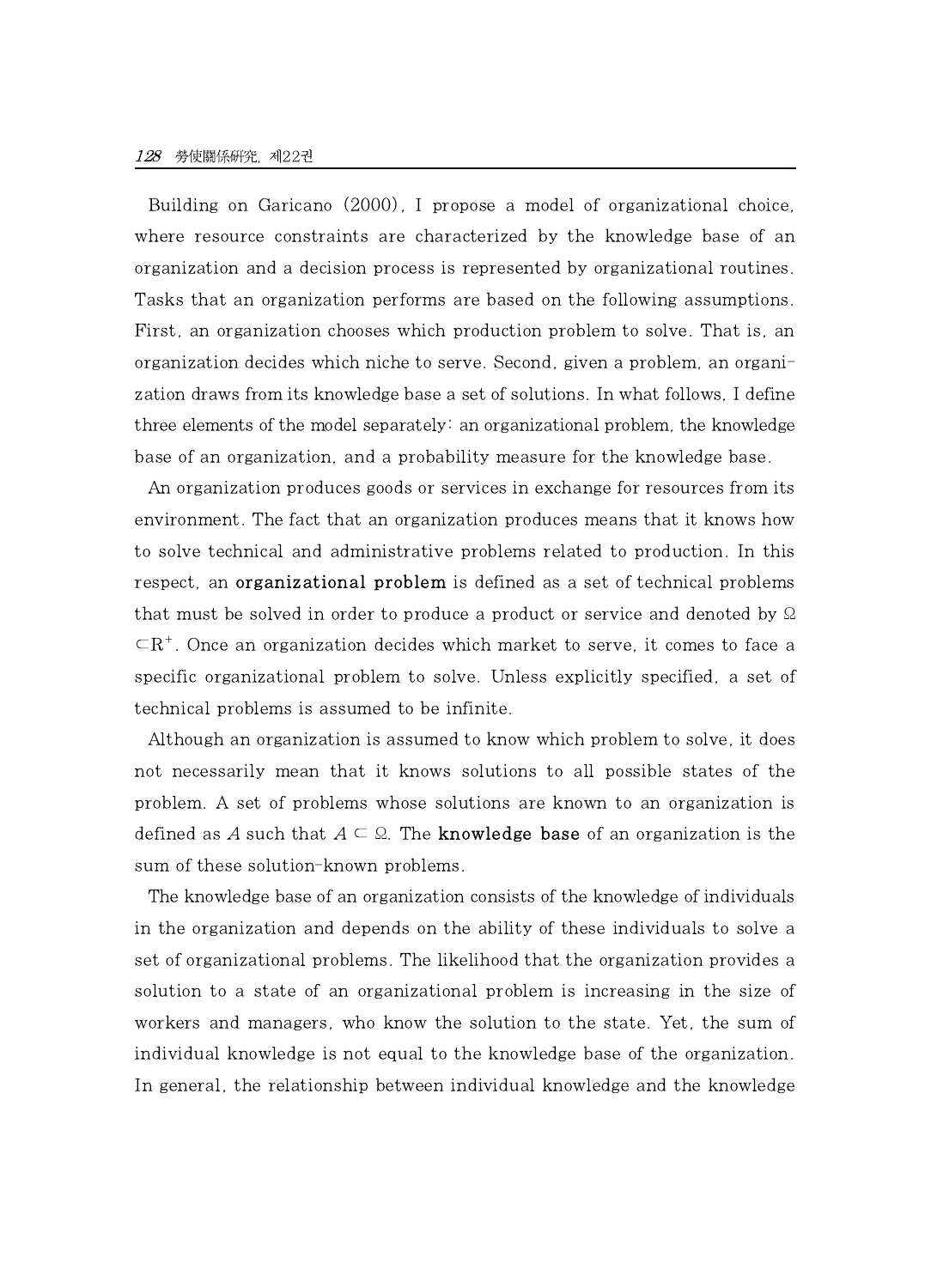base of the organization satisfies the following inequality:

#### Proposition 1.  $x_{i\in P} A_i \subseteq x_{i\in P} X_i$

where  $P$  is a set of organizational members and X is the set of problems whose solutions are known to at least one of these members.

This inequality is due to the partial control of the organization over the actions of individuals (Pfeffer & Salancik, 1978). Managers and workers bring their knowledge into their organization so as to perform their assigned tasks. Yet, the organization does not have full control over its employees, who still keep a substantial portion of their knowledge behind intact or use in their interests. In other words, if all the knowledge of managers is relevant to an organization problem and all managers know the relevance of their knowledge and are willing to bring their knowledge to solve an organizational problem, then organizational knowledge is a simple sum of individual knowledge. Nonetheless, even employees of good-will may fail to supply their task-related knowledge to the organization because it is frequently difficult for them to locate and judge which part of their knowledge is helpful to solve an organizational problem.

One way to mitigate this inequality is the provision of a relevant organizational structure. Suppose that the knowledge base of an organization is 'tacit' if some managers do not know the relevance of their knowledge to an organizational problem. When ignoring the cost to implement, a simple way of reducing the tacitness of the knowledge base is to restructure tasks procedure among managers. If managers 1 and 2 have direct communication with manager 3 and not between themselves, a new procedure that allows interaction between managers 1 and 2 is more likely to reduce the tacitness of the knowledge base when manager 1 knows a problem whose solution manager 2 wants to know. In this respect, the density in  $A^{IAT}\cdot S^{IXR}$  matrix in PCANS model (Krackhardt & Carley, 2000) will be correlated with the tacitness of the knowledge base, where A and S are adjacency matrices and I is a set of employees, T is a set of tasks, and R is a set of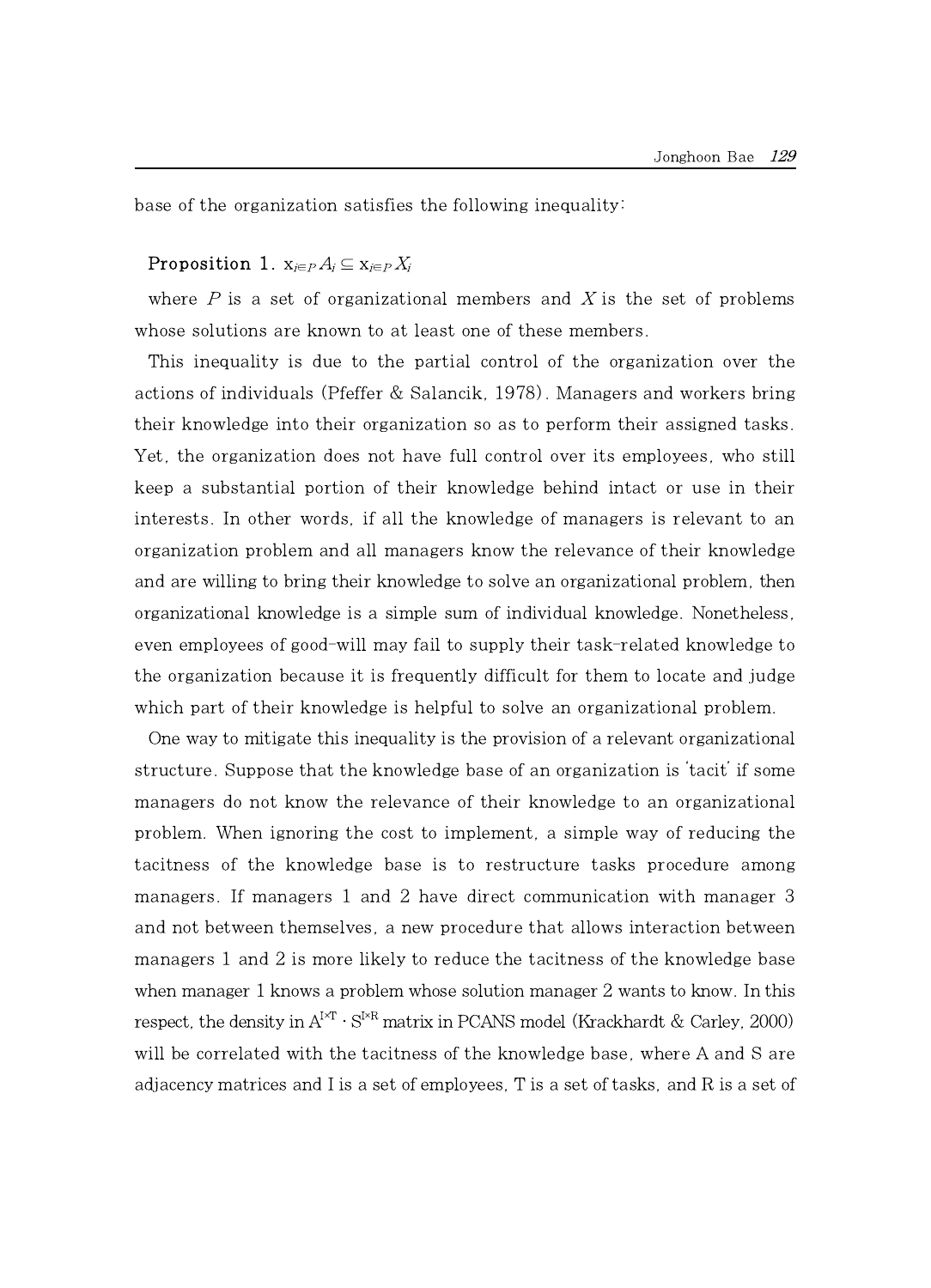resources or skills.

In reality, an organizational problem occurs in varying states with different probability. Accordingly, the success of an organization to solve the problem is contingent upon the probability of states to occur, whose solutions it knows. Hence, a **probability measure** for an organizational problem is a real-valued function,  $f(\bullet)$ , defined on a set of possible states of the problem with an interval [s, t].

Note that, for simplicity of discussion, the states of the problem are represented by an arbitrarily chosen interval  $(s, t)$ . By definition,  $\int_s^t f(y) dy =$ 1, where  $y \in \Omega$ . Given a probability measure for an organizational problem, the knowledge base of an organization satisfies the following propositions.

Proposition 2. The knowledge base of an organization is a partition of the sample space of an organizational problem such that  $s \le z_l < z_u \le t$  and  $(z_l, z_u)$ ∈ Z.

The process of solving an organizational problem incurs costs, which are basically expressed by time spent away in providing solutions to the problem. As Demsetz (1988) points out, the presence of the firm reflects the non-trivial cost of knowledge acquisition, which is independent of transaction costs and underlies firm heterogeneity with respect to the cost of production. Thus, when an organization chooses its knowledge base, it attempts to minimize the costs ofrunning a chosen knowledge base and at the same time tries to maximize the success of the problem-solving. Throughout the discussion, the constant marginal cost of processing known solutions,  $[z_l, z_u] \in \mathbb{Z}$  is denoted by c, which is assumed to be proportional to the length of the interval. This cost constraint gives rise to a continuous knowledge base on the sample space of an organizational problem for the following reasons.

First, it is more efficient for an organization to spend scarce resources on a most frequent state of the problem. When an organization invests as its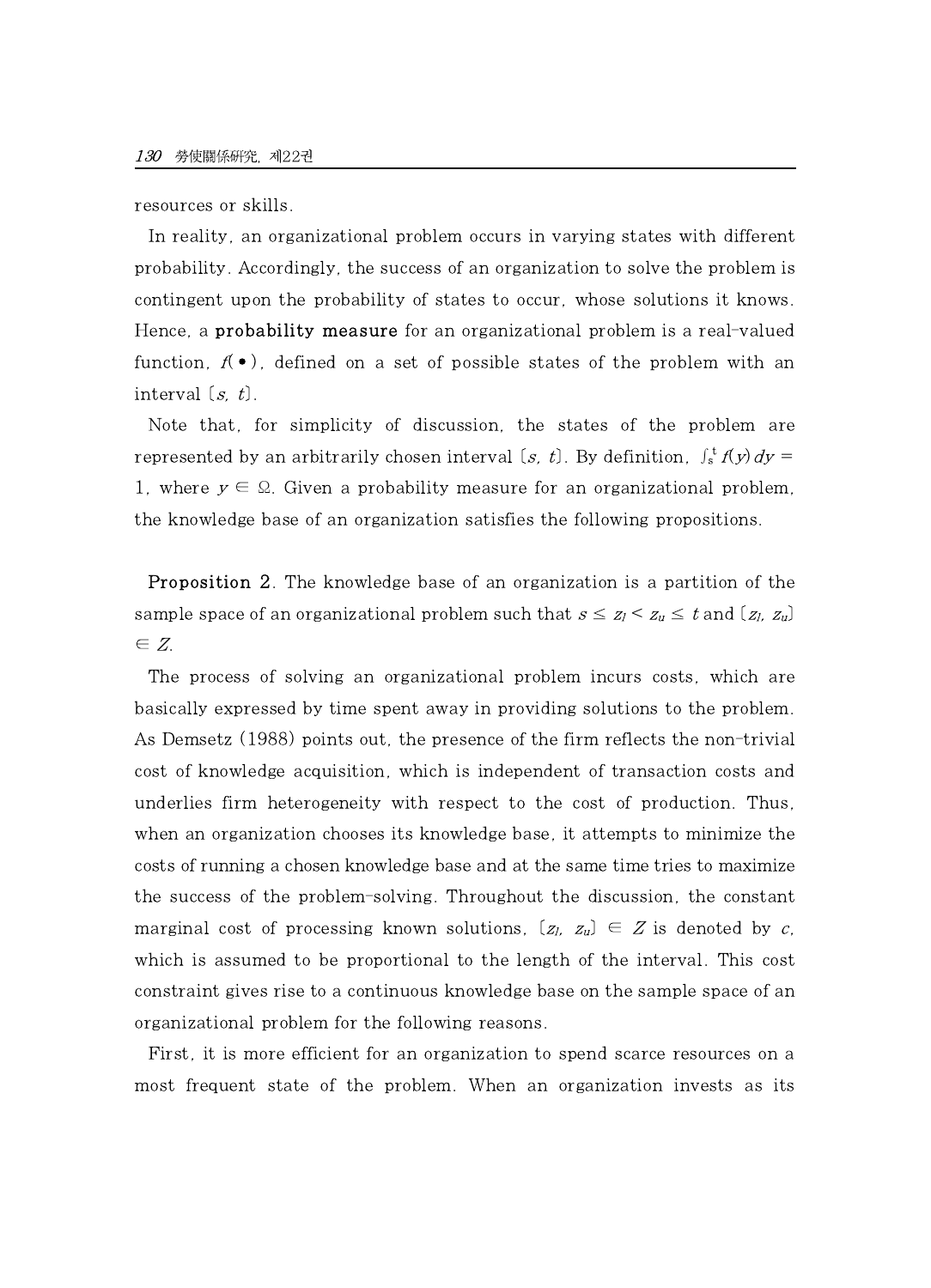knowledge base two disconnected intervals,  $(s, z<sub>l</sub>)$  and  $(z<sub>u</sub>, t)$ , and the first derivative of  $f(\bullet)$  is nonpositive <sup>1</sup>, then it comes to spend its scarce resources on  $(z_u, t)$ , an interval that is less frequent than  $(z_l, z_u)$ . Hence, if possible, an organization that attempts to solve most frequent states will have an incentive to explore and invest intervals that are more frequent than  $(z_u, t)$ . In other words, this concern for frequency leads the organization to end up with a continuous interval as its knowledge base (Garicano, 2000). That is,  $s = z_l$  $z_u \leq t$  and  $(z_l, z_u) \in Z$ .

Second, both the absorptive capacity of an organization (Cohen & Levinthal, 1989, 1990) and its coordination costs (Stinchcombe, 1990) constrain the choice of the knowledge base in a way that  $A$  is compact, i.e., organizations may specialize in a certain state of the problem. For example, some firms focus on manufacturing a product and other firms are involved only in distributing this product to customers in the market. This implies that similar activities are grouped together and conducted by one administrative unit (Stinchcombe, 1990). One of possible benefits of such specialization is reduction in coordination costs, which is consistent with a knowledge-based view of the firm (Kogut  $&$  Zander, 1992). Apart from coordination costs, the growth in the knowledge base of an organization also leads to grouping of similar activities, or solutions to the problem. The current knowledge of an organization, i.e., absorptive capacity, facilitates the acquisition of new knowledge in the subsequent period (Cohen & Levinthal, 1989, 1990). As a result, newly acquired knowledge is related to prior knowledge of an organization. That is,  $s \leq z_l \leq z_u \leq t$ .

Proposition 3 (Boundary of the Firm). When the constant marginal cost of processing known solutions,  $c$ , is proportional to the length of the knowledge base, an organization will outperform the market if  $E[\int \cdots \int_{p} g(x_1, \cdots, x_j) dx_1 \cdots$ 

<sup>1)</sup> This assumption simply indicates that the states of an organizational problem are placed in a decreasing order of frequency.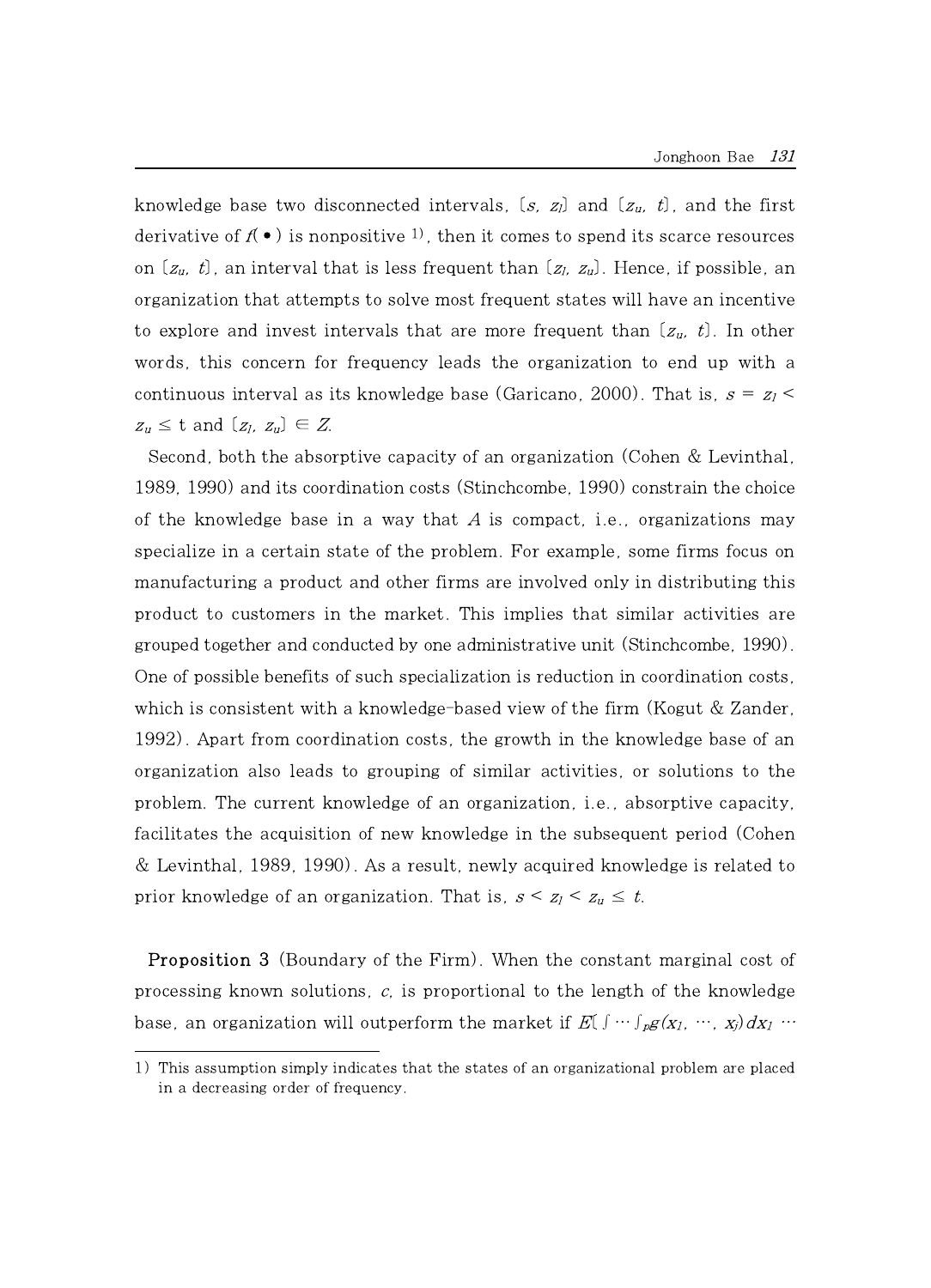$dx_j$ ]  $\leq E[f \cdots \int_p f(a_1, \cdots, a_j) da_1 \cdots da_j]$  and  $j \in P$ ,  $g(.) \neq f(.)$ .

In other words, the firm will exist only when its probability of problemsolving is larger than that of its members' independent problem-solving. This in turn means that the firm should obtain tools to improve its expected success of problem-solving.

Proposition 4 (Choice of Knowledge Base). If an organization maximizes the expected value of problem-solving, then it will choose its knowledge base up to the state, where  $z_1 = s$ ,  $z = z_u - z_l$ ,  $f'(z) \leq 0$ ,  $f(z) = c/v$  and v is the marginal value of problem-solving.

The unit profit function of the first case is such that  $\pi = v \int_{\mathbf{Z}} f(z) dz - cz$ . F.O.C. with respect to Z is:  $f(z) = c/v$ . This makes the case for the first case. The basic intuition of proposition  $4$  is simple: an organization will increase its knowledge base if the marginal value of problem-solving increases, whereas it will decrease its knowledge base if the marginal cost of problem-solving increases.

#### 2) Problem Space and Fitness in Landscape

Researchers, whose interests are to examine the relationship between organizational adaptation and survival, introduce a concept of fitness landscape so as to specify environmental conditions that affects successful adaptation (Levinthal, 1997; McKelvey, 1999; Kauffman, Lobo, & Macready, 2000). In what follows, I will show that the random space of an organizational problem is one variant of fitness landscape and extend a basic model proposed above to a multidimensional random space, which is characterized by lugged, incomplete, and frictional landscape.

The notion of fitness landscape, which was initially developed for biological evolution, refers to a vector of organizational attributes and their fitness values. Basically, a fitness landscape describes how a set of organizational attributes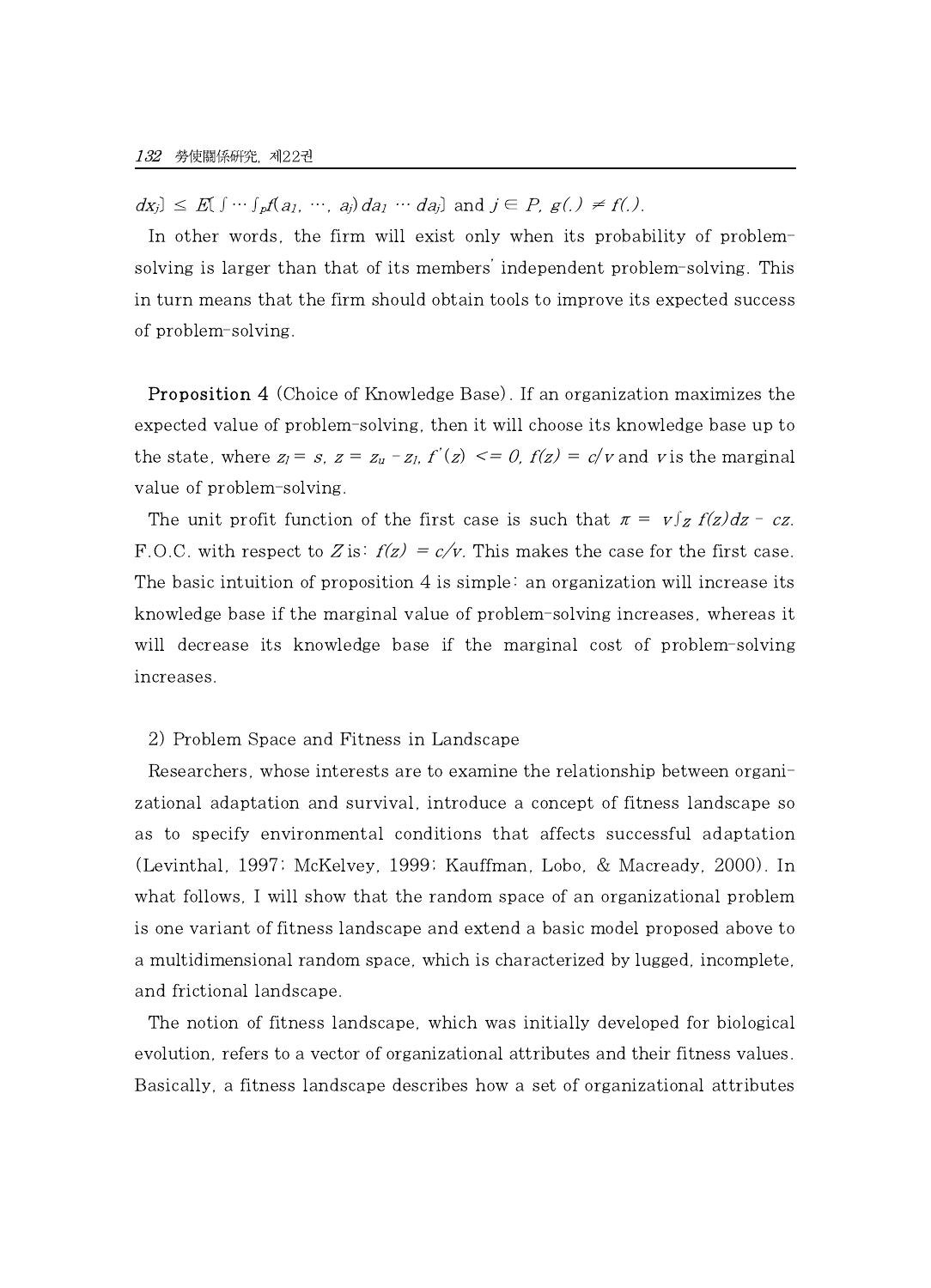is related to the survival of an organization. In particular, a set of organizational attributes comprises a certain organizational form and the survival of an organization indicates the survival of a certain organizational form. One benefit of using fitness landscape in organization theory is its ability to show that some key findings in organizational theory, such as the path dependency of firm behavior and the imprinting of an organizational form at founding, are present when a fitness landscape is rugged, a state that draws on both nonconcavity in fitness value and complementarity among organizational attributes (Levinthal, 1997). Given a rugged landscape, a small change in a part of organizational attributes may lead to substantial change in the fitness of an organization form. As a result, the initial organizational form will direct the direction of subsequent changes of the form. In addition, firm behavior becomes pathdependent in the sense that only a minor change or local search in the neighborhood of initial organizational attributes is attempted.

The sample space of an organizational problem canbe thought of one variant of models of fitness landscape for the following reasons. First, organizational form in the fitness landscape is understood as a knowledge base of an organization in the sample space. An organization in the fitness landscape is assumed to search a better combination of organizational attributes, i.e., an organizational form, which increases its fitness value. Similarly, an organization in the sample space of an organizational problem is assumed to search and choose a better knowledge base so as to increase its likelihood of problem-solving.

Second, the fitness value of an organizational form is partly specified as the marginal value of problem-solving,  $v$ , in my model. As a higher value of fitness indicates that a certain organizational form is more likely to survive the environmental selective pressure, a higher marginal value of problem-solving implies that efforts made to solve a chosen problem are rewarding in terms of firm performance.

Lastly, like the landscape, the problem space describes the interface between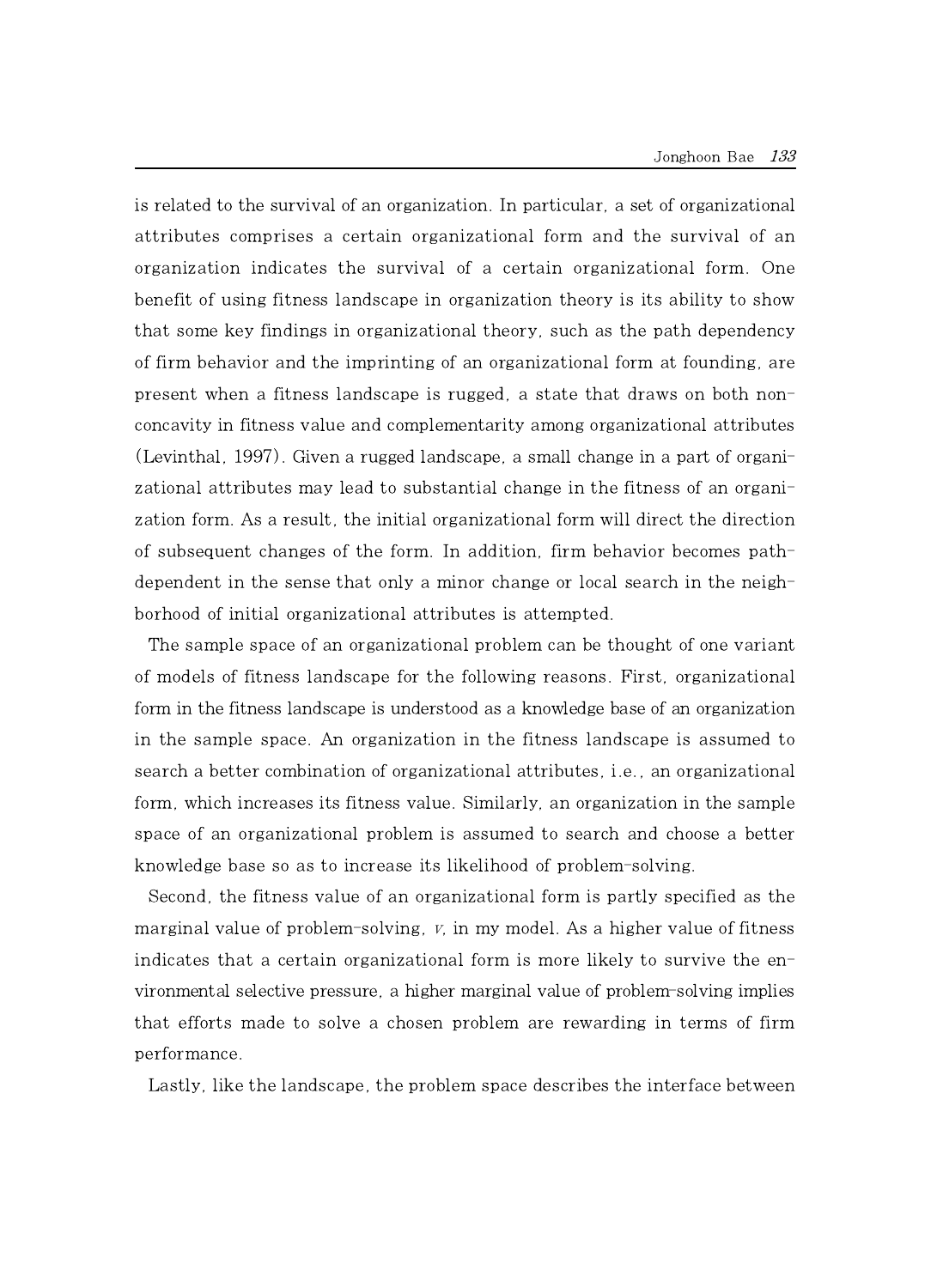organizational choice and its consequences. The structure of a fitness landscape, which reflects exogenously given environmental characteristics, will influence the consequences of organizational choice in a specific organizational form. The structure of the problem space plays a similar role in my model.

Compared with the model of landscape, my model further emphasizes the choice of a problem to solve as the basis of firm behaviour. Simon  $(1997: 124)$ , in this respect, notes that an organization's structure is a representation of tasks or problems that the organization tries to solve. Similarly, Stinchcombe (1990: 29) contends that the structure of an organization is closely related to the structure of information that the organization tries to process. The model of the problem space allows researchers to treat both organizational attributes and organizational problems as decision variables for the organization.

When an organization selects a problem and chooses a knowledge base accordingly, organizational diversity will be observed if problem definition, i.e., what is a right problem to be solved, differs across organizations. Leaving the determinants of problem definition to institutional analysis such as neo-institutionalism (Powell, 1991: esp. 189-194), I will limit my attention here to the relationship among various organizational problems and its impact on the effectiveness of problem definition.

The possible relationships among organizational problems are rugged, incomplete, and frictional landscapes. Although the problem space is a proper word, I use the word, landscape, to address the relationship among organizational problems since rugged landscape is widely used in literature to explain interactions among organizational attributes. The setting is as follows:

Let a problem space be S such that  $S = x_{i\in P} \Omega_i$  or  $\prod_{i\in P} \Omega_i$ . Then, a problem space, S, is said to be rugged if  $\int \cdots \int_p f(x_1, \cdots, x_i) dx_1 \cdots dx_i \neq \int \cdots \int_p f(x_1) \cdots$  $f(x_i)dx_1 \cdots dx_i$ . It is said to be incomplete if  $\prod_{i\in \mathcal{P}} \Omega_i \neq \prod_{i\in \mathcal{Q}} \Omega_i$  where  $i \in P$ , a set of firm I's members, and  $j \in Q$ , a set of members of firm J that is the rival of firm I. It is said to be frictional if  $\int_{\Omega_1} \epsilon_s f(x_1, \cdots, x_i) dx_1 \cdots dx_i \neq \int_{\Omega_2} \epsilon_s f(x_1, \cdots, x_i) dx_i$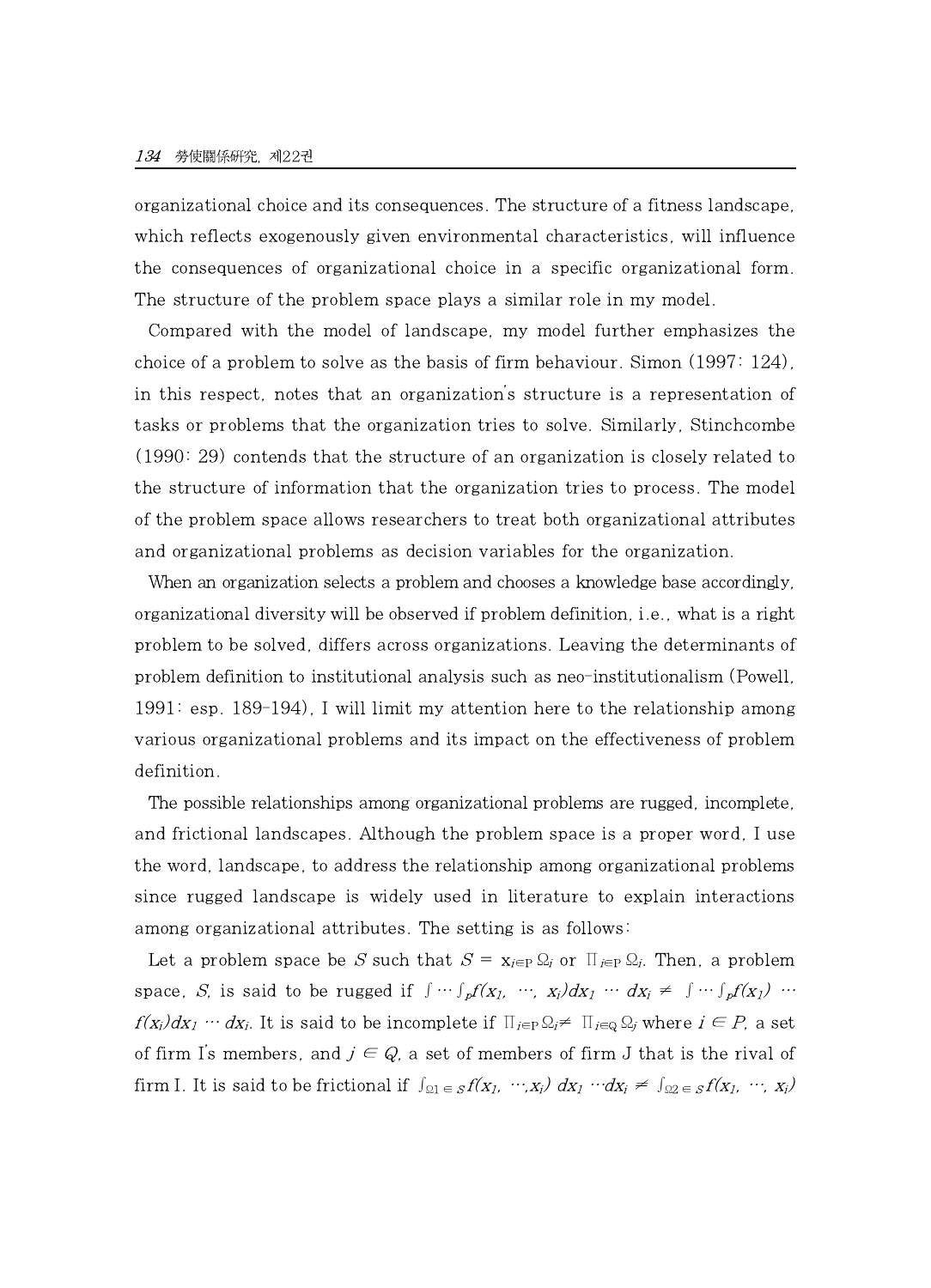$dx_1 \cdots dx_i$ .

When a problem space is lugged, the occurrence of an organizational problem A is not independent of the occurrence of an organizational problem B. In this case, an organization, which succeeds in solving the problem A, needs to prepare for the other problem B if the joint occurrence of A and B is sufficiently high. An incomplete problem space describes a case, in which two competitors have different types of problems. What I mean by competitors is organizations whose niche is identical. If organizations in the same niche have different problem spaces, this indicates that either one of them has an incomplete, or wrongly defined problem space. Of course, it is possible that organizations whose problem spaces are identical may still define their problem space incorrectly. They are, however, subject to equally unknown problems so that the competitive effects of the mistakenly defined problem space will be absent. Organizations in a frictional landscape have a varying cost structure depending on a chosen organizational problem. Managers and workers in these organizations may be good at performing some problems and, at the same time, poor at others.

The three types of landscapes, alone or jointly, influence the effectiveness of problem definition in the following ways. First of all, as Levinthal (1997) shows, a rugged landscape leads an organization to search locally for alternatives to a current organization form. A small change in problem definition may result in a large increase in concurrent organizational problems that need to be handled with. As a result, an organization tends to modify its problem definition in a way that keeps tractable the number of organizational problems to solve. Second, competition between organizations with incomplete landscapes is weighted in favor of an organization whose problem definition is superior to the other if they are homogenous with respect to the marginal cost of problem-solving. If neither of organization holds problem definition superior to the other's, the consequence of competition willswing at the mercy of luck. In this case, organizations in competition will tend to mistakenly attribute the success to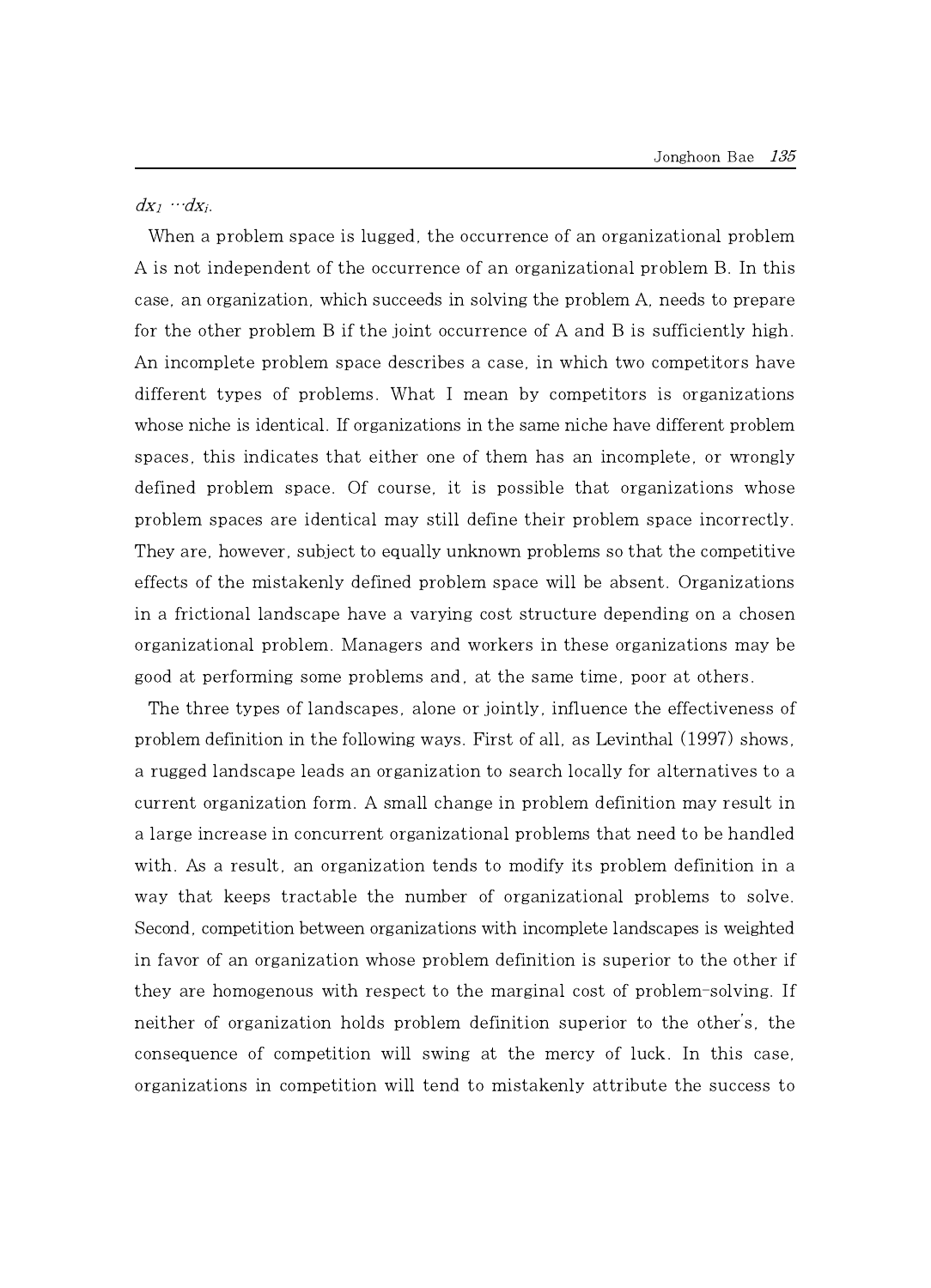an easily observable attribute of a winner (see Boyd & Richerson, 1985). Third, other things being equal, organizations will select an organizational problem, which incurs less cost to them. Moreover, local search is more likely to occur if a problem space is frictional and rugged because the exploration of a new and uncertain organizational problem will be risky and costly.

In particular, local search in the problem space, rugged, incomplete, or frictional, is characterized by sequential choice, where temporal order in search produces different outcomes. Specifically, sequential choice is defined as follows:

Let a temporal search sequence of organizational problems be  $S_t$  such that  $S_t$  $= \langle \Omega_1, \Omega_2, \cdots, \Omega_t \rangle$  and  $\Omega_t$  is a chosen organizational problem at time t. Let the total unit profit be  $\pi(S_t)$  such that  $\pi(S_t) = \pi(\Omega_1) + \pi(\Omega_2 | \Omega_1) + \cdots + \pi(\Omega_t | \Omega_1)$  $..., \Omega_{t-1}$ ). Then, **sequential choice** is a temporal search sequence such that π  $(\Omega_i|\Omega_i) \neq \pi(\Omega_i|\Omega_i)$  for i and  $j \in \{1, 2, \cdots, t\}$ .

Sequential search thus indicates that the profits obtained from search will differ depending on the temporal order that the problems are searched and solved. It is the case against 'equifinality' in organizational choice. The following example illustrates the logic of sequential search.

Suppose there are two firms, A and B, that have identical cost structures and plan to enter a new market. Suppose also both A and B know a priori that success in three years after entry depends on three organizational problems,  $\Omega_1$ ,  $\Omega_2$ ,  $\Omega_3$ . Let two investment plans be I<sub>a</sub> and I<sub>b</sub> such that  $\Omega_t \in I_a$ , I<sub>b</sub> for any  $t =$  ${1, 2, 3}$  and NPV(I<sub>a</sub>) = NPV(I<sub>b</sub>), where NPV(I<sub>a</sub>) is the net present value of investment plan by firm A. The two investment plans are said to be sequential choice if NPV $(Q_t | Q_u) \neq \text{NPV}(Q_u | Q_t)$  for t and  $u = \{1, 2, 3\}$ . Assume that the early phase of investment plan A includes organizational problems that are more rugged and frictional than plan B, yet not incomplete.<sup>3)</sup> Then, even when

<sup>2)</sup> The author is grateful to W. Chan. Kim for discussions related to this idea.

<sup>3)</sup> In other words, NPV of <sup>a</sup> plan is correctly computed by <sup>a</sup> firm. Yet, the qualitative interpretation of arguments proposed above will not change even if <sup>a</sup> problem is incomplete. If organizational problems are incomplete, then unobserved heterogeneity in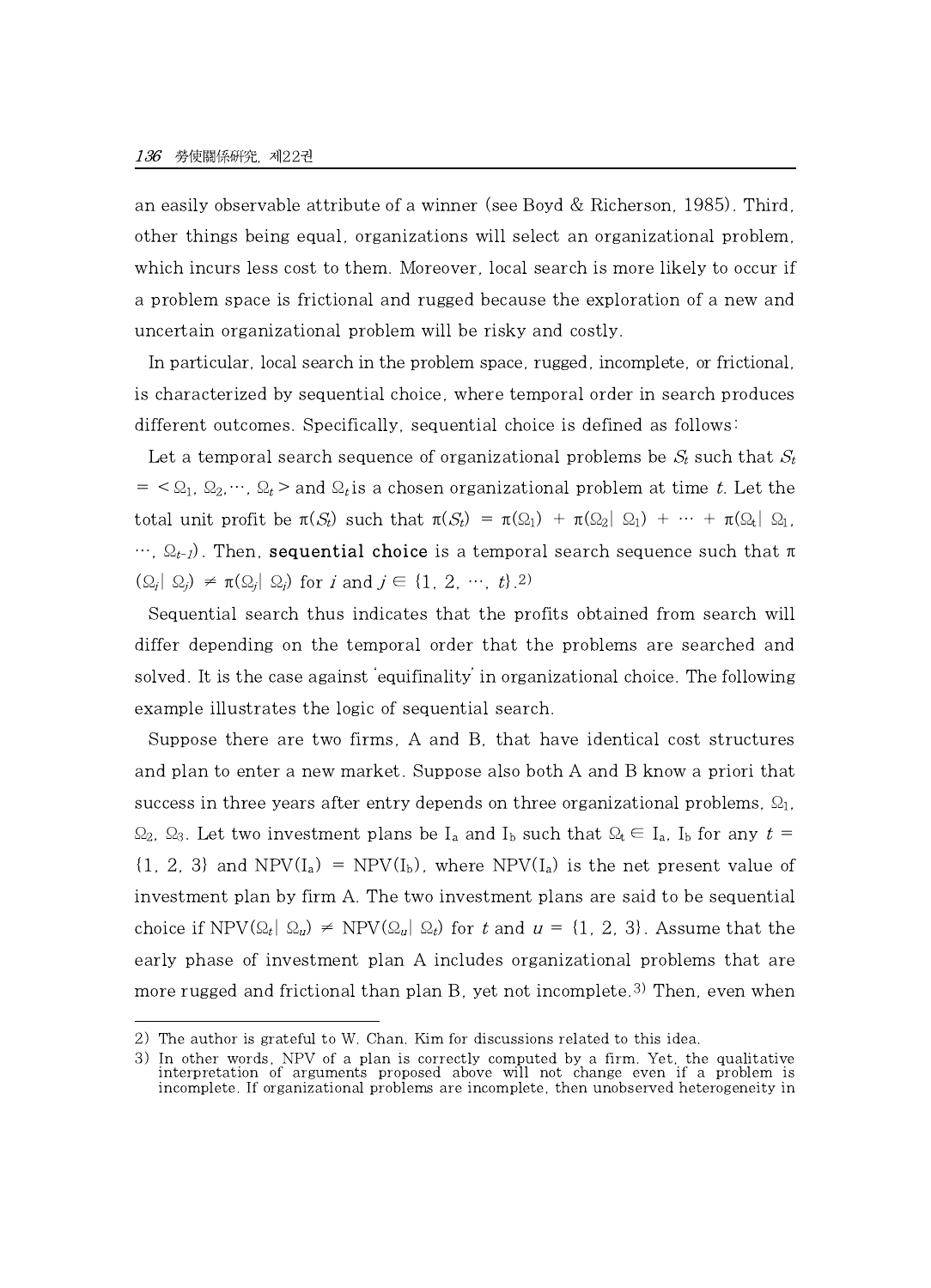both firms will earn the same amount of money after three years, firm A, which selects investment plan A, will suffer more and experience more hazards of exit than firm Bdoes. This difference in early risk may result in early termination of investment plan A for the following reasons.

First, firms suffering substantially in the early phase of investment will be highly vulnerable to the pressure from their shareholders via the stock market. Therefore, if the short-term oriented shareholders evaluate the NPV of a given plan in a way that differs from that computed by a firm, then this firm will have a great difficulty in financing required resources through the capital market.

Second, inexperienced managers and workers in firm A are more likely to commit mistakes in processing organizational problems in the early phase. In the presence of organizational learning, such an experience will benefit firm A in the later phase. Yet, the liability of newness will work against investment plan A, rendering the risk-averse management in firm A to abandon the plan. For example, a project manager, whose incentive is tightly aligned with investment plan A, will lose her credibility after a series of experimentation and mistakes in judgements and fail to obtain from her bosses additional support that helps to complete investment plan A.

Third, if competitor B implements investment plan B relatively easily in the early stage, this may signal to the market that a product developed by firm B is superior to and reliable than one by firm A. Moreover, firm Bmay use its temporal resource advantage to precipitate firm A into financial turmoil such as price competition.

Another example is as follows. If opinion leaders in the target customer are in fact highly sensitive to the price of a product, then an investment plan, which places more emphasis on quality in the early phase and on price in the later stage, will takes more time to reach critical mass that justifies investments.

the environment will supply unexpected success or failure to an organization.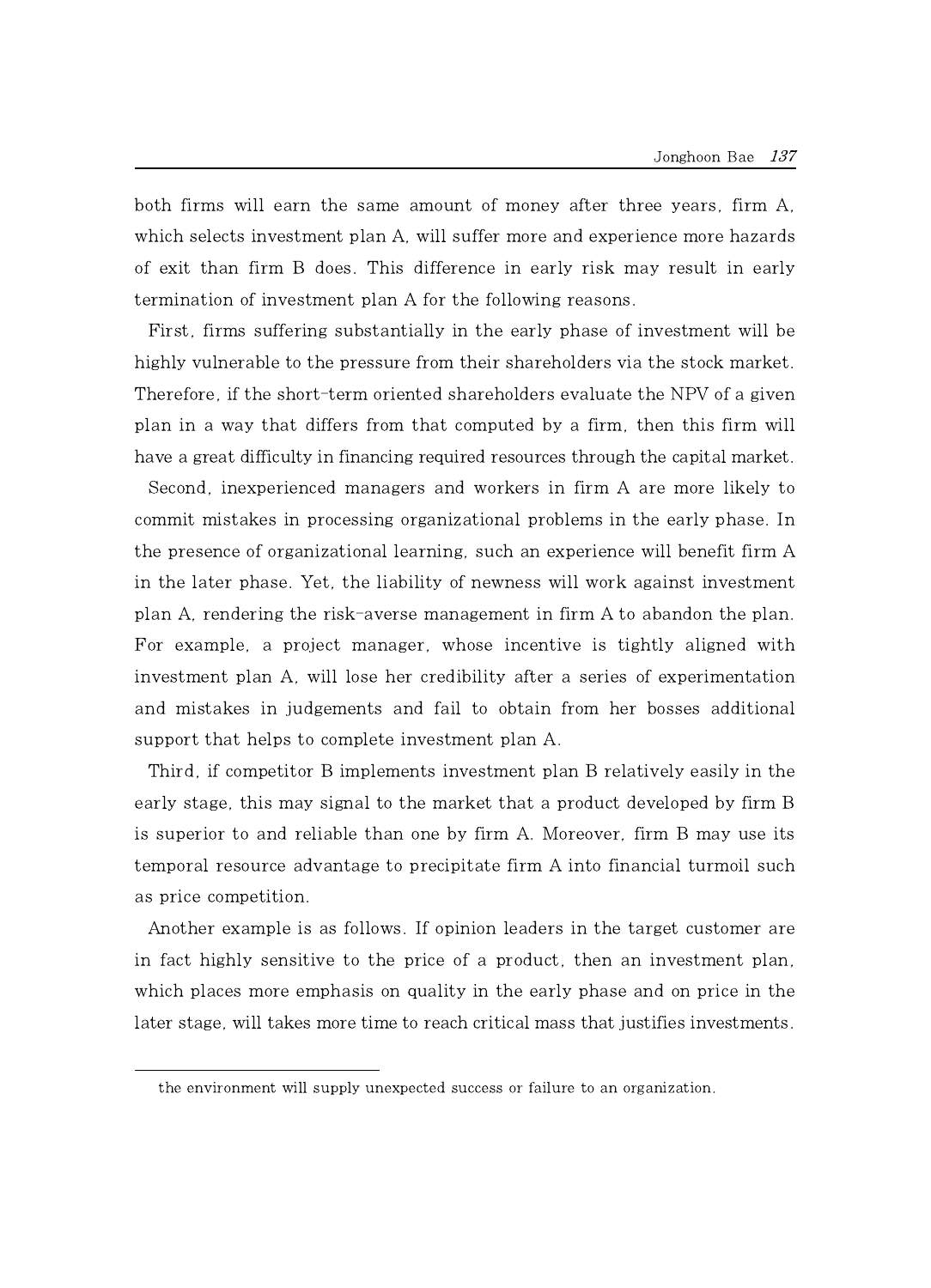This means that a firm, which focuses on price competition as an entry strategy, will take the bulk of market share in the end if customer switch rates are low. In sum, sequential choice in rugged, incomplete, and frictional landscapes demonstrates two issues. First, the marginal value of problem-solving itself does not reflect the fitness of an organizational choice. Rather, the competitive response from other organizations needs to be incorporated. Second, since the temporal order of chosen organizational problems is important, which organizational problem to be addressed first and when to move on another question needs to be investigated. In order to provide a general framework for discussing these two issues, I will look at the intensity and direction of local search and its performance implications.

### Ⅲ. Intensity and Direction of Local Search

The structure of this section is as follows. First, I will examine the definitions of intensity and direction of local search. Second, I will look into the factors that affect the intensity and direction of local search. Finally, I will explore the effectiveness of local search by using the notions of intensity and direction.

The intensity of local search refers to the degree that an organization searches possible organizational problems as well as their solutions in the neighborhood of current problems and solutions. An intensive local search is likely to find a new problem or solution, which is technically closer to the current problem and solution. In March (1991)'s term, a less intensive local search is explorative and a more intensive local search is exploitative. The intensity of local search is different from the intensity of search since the latter describes the propensity of an organization to initiate a new local search. According to March & Simon (1958:48), the intensity of search is decreasing in the satisfaction of an organization, which in turn isincreasing in the difference between the expected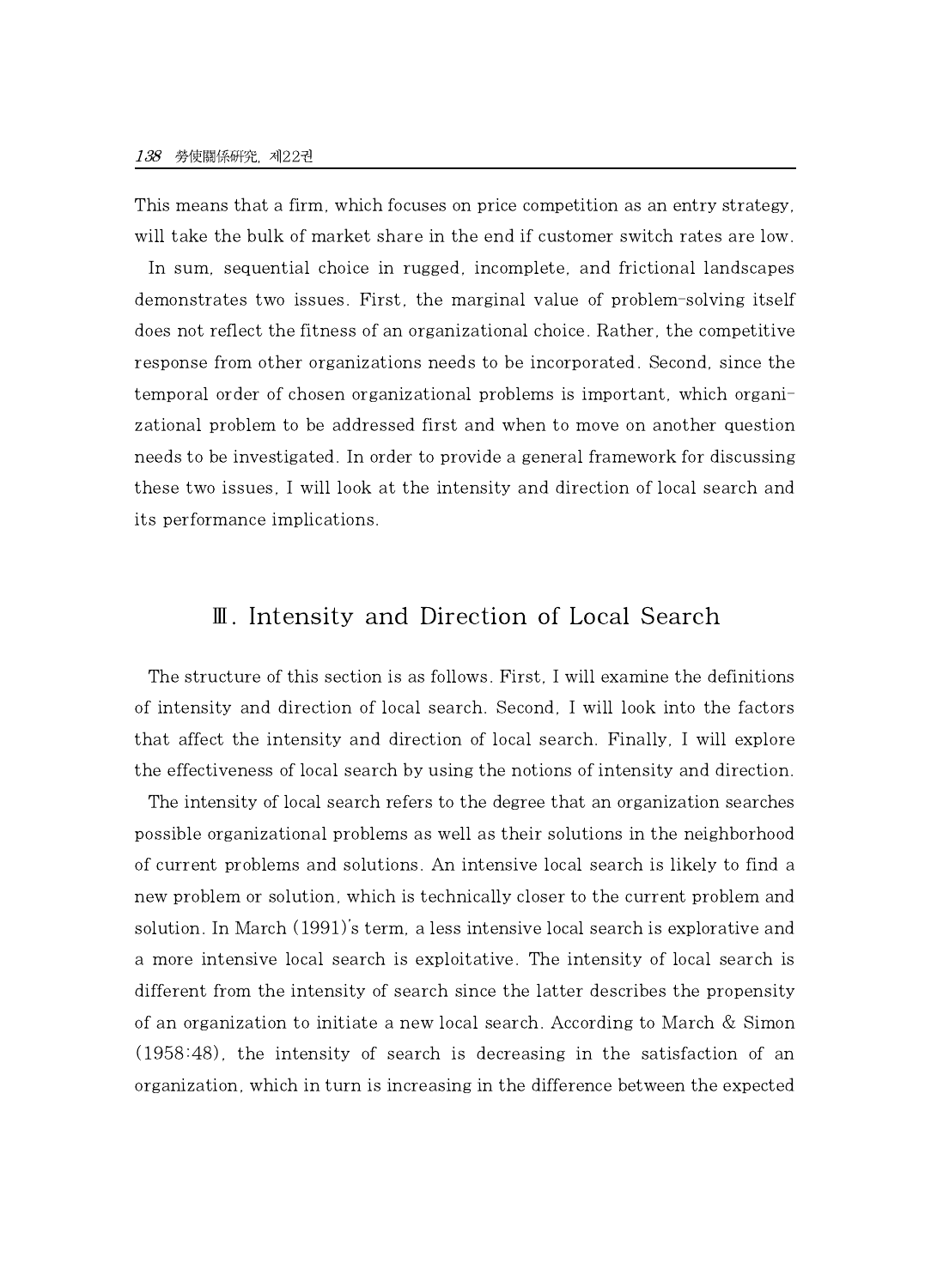income and the target income, i.e. the level of aspiration. In what follows, I assume the intensity of search as one determinant to the intensity of local search yet examine additional factors that affect the intensity of local search.

The direction of local search refers to the mode of search routine that an organization uses when selecting a problem or choosing a knowledge base. The possible modes of search routine include internal development, the collaboration of extant business networks, the creation of new networks, and imitation. The first two are called here search-inside and the next two are called searchoutside. As the definition of local search implies (Cyert & March, 1963; Nelson & Winter, 1982), the mostly frequently used mode is a class of search-inside. In particular, a problemistic search always starts to look for alternatives by using a class of search-inside. Yet, if a class of search-inside does not produce a satisficing outcome, then an organization switches into a class of search-outside. In what follows, I show the direction of local search is 'oscillating' between search-inside and search-outside.

#### 1) Determinants of the Intensity and Direction of Local Search

The behavioral theory of the firm and the evolutionary economics characterize organizational choice as local search in the sense that an organization searches for its alternatives in the neighborhood of current alternatives (Cyert & March, 1963; Nelson & Winter, 1982). Since local search is problemistic search in nature, the intensity of search increases as an organization perceives its current performance to be problematic. In this respect, the intensity of local search is positively related to the intensity of search, other things being equal.

The purpose of search is twofold. One is to select a new problem and the other is to choose a new knowledge base. Choosing a new knowledge base is a simple search in the sense that there is no change in problem definition. In contrast, choosing a new problem is a complex search since it involves a change in problem definition of varying degrees. In all cases, a simple search is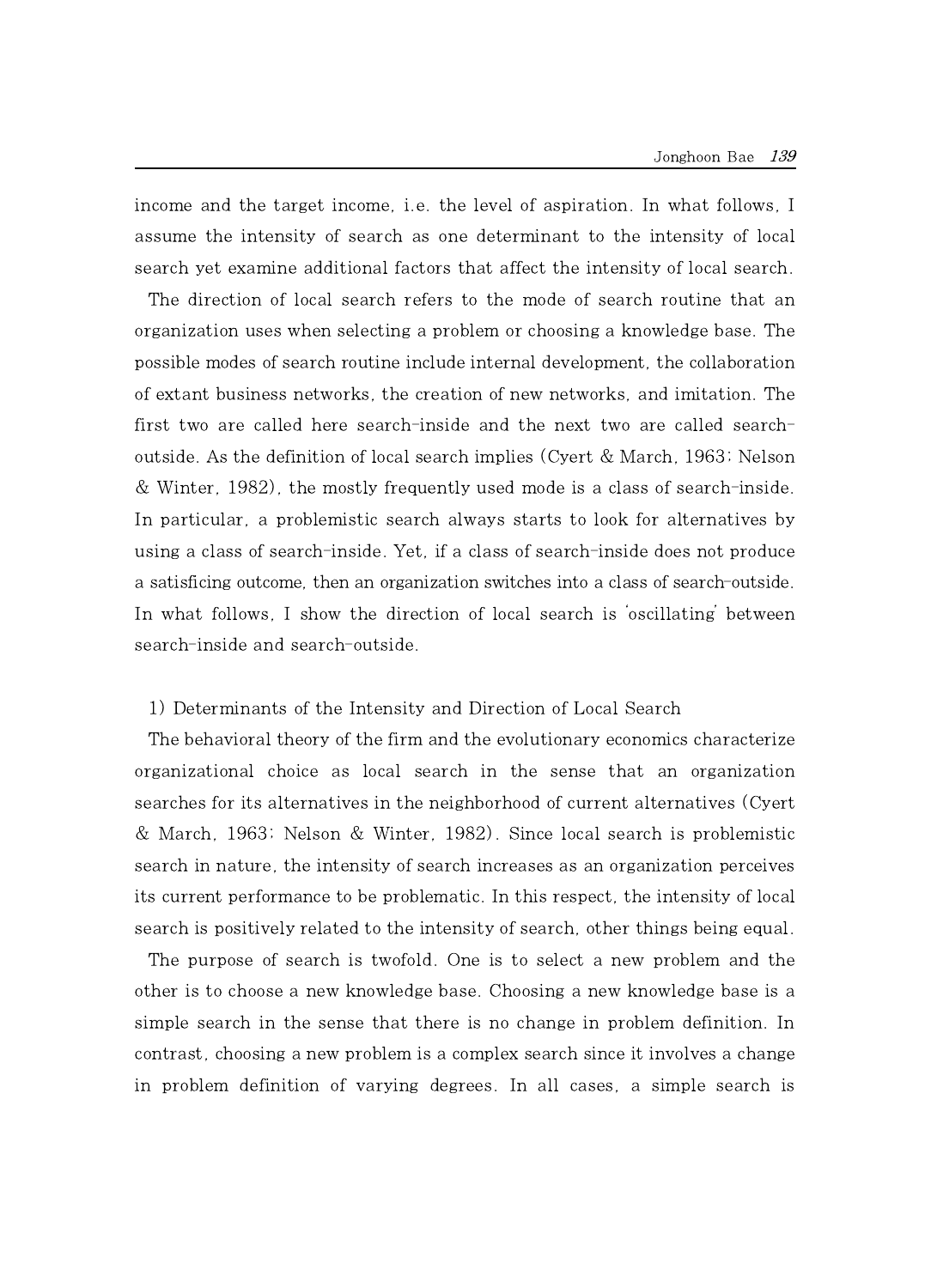exploitative, which means that an organization tries to know a given problem better than before. A complex search is, however, either exploitative or explorative, depending on the intensity of local search.

The direction of local search has two basic properties. First of all, local search is the first response that an organization will take when responding to the current or new organizational problem. Intensive local search is the first organizational response to a certain perceived problem because it is less costly to search in the neighborhood of a current problem or solution and an organization will take less costly search first and move on more costly search. Second, an organization stops using a certain search mode when it is dissatisfied with the outcomes of the search mode. As discussed above, the intensity of local search is decreasing in the satisfaction of the outcomes of search. That is, once an organization is not satisfied with the outcomes of search, it continues to search for another alternative. In the context of the direction of local search, this indicates that the use of each search mode depends on the satisfaction of a selected problem or chosen knowledge base. From these two properties, propositions 5 to 7 are derived. For simplicity, I denote internal development, the collaboration of extant business networks, the creation of new networks, and imitation by i-search, r-search, p-search, and n-search, respectively.

Let the intensity of local search, D, be conditional on the aspiration level, γ, such that  $D(\Omega, \gamma) = \pi^*(\Omega, \theta, \gamma) - \pi(\Omega, \theta)$ , where  $\pi$  is the actual profit in a given period and  $\theta$  is the amount of search resources. Let also the time spent away in search for a problem or solution be  $\tau$  such that  $\tau = \{\tau_L, \tau_H\}$ and  $\tau_L$  and  $\tau_H$  are short and long search time, respectively. Denote the probability of choosing a certain search mode, i, by  $g(i)$ .

**Proposition 5** (Simple Search). If  $Z(\Omega)$  is an increasing function of  $D(\Omega_j, \gamma)$ , then g(i-search $|\tau_L| > g(r$ -search $|\tau_L| \geq g(n$ -search $|\tau_L| > g(p$ -search $|\tau_L|$ ). An aspiring organization is more likely to use search-inside when looking for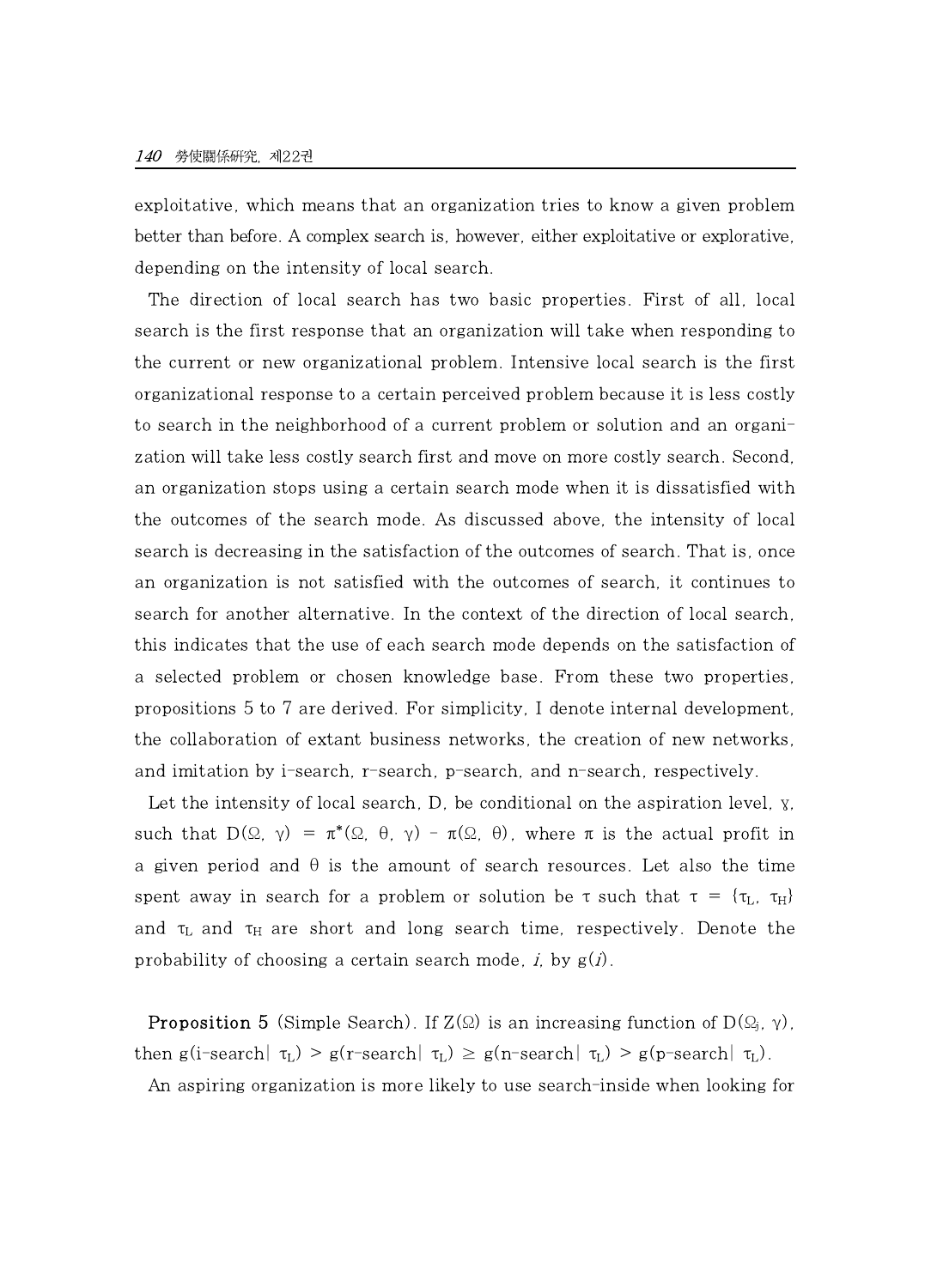a new knowledge base to a given problem. Since the intensity of local search is highest for internal development in short search time, i-search is mostly likely to occur. If an organization with bounded rational members uses a search mode with a higher probability of finding a solution at a lower search cost, then intensive local search, which is relatively inexpensive, is more likely to produce a satisficing solution. In this respect, n-search and p-search are the least search mode that an organization will use in short search time.

**Proposition 6** (Complex Search). If  $Z(\Omega)$  is an increasing function of D( $\Omega_i$ ), γ), then g(i-search|  $τ_H$ )  $\ge$  g(p-search|  $τ_H$ )  $\ge$  g(r-search|  $τ_H$ )  $\ge$  g(n-search|  $τ_H$ ).

A complex search involves changes in problem definition. As the problem in consideration becomes not directly related to the current problem, local search has a character of exploration, rather than exploitation. As a certain search mode chosen earlier fails to locate the relevant problems and their solutions, an aspiring organization willeventually rely on its own resources or new capable partners so as to facilitate new problem definition. That is, for less intensive local search that requires longer search time, i-search and p-search are mostly likely to be used. Note that i-search in shorter search time is intensive local search; whereas i-search in longer search time is less intensive local search. For example, a firm will look for its previous experience when it initially attempts to improve the current situation. Yet, over time this firm will contrive new experimentation using existing resources such as redesigning of task flows or changing incentive systems when its previous experience turns out less useful for dealing with a new situation. Note also that an organization can use more than one mode simultaneously. This can happen whenever transaction costs of using more than one search mode are lower than using the market mechanism, i.e., relying on upstream or downstream organizations in the market. The level of transaction costs of each search mode is not examined in this essay. Yet, when discussing the performance implications of each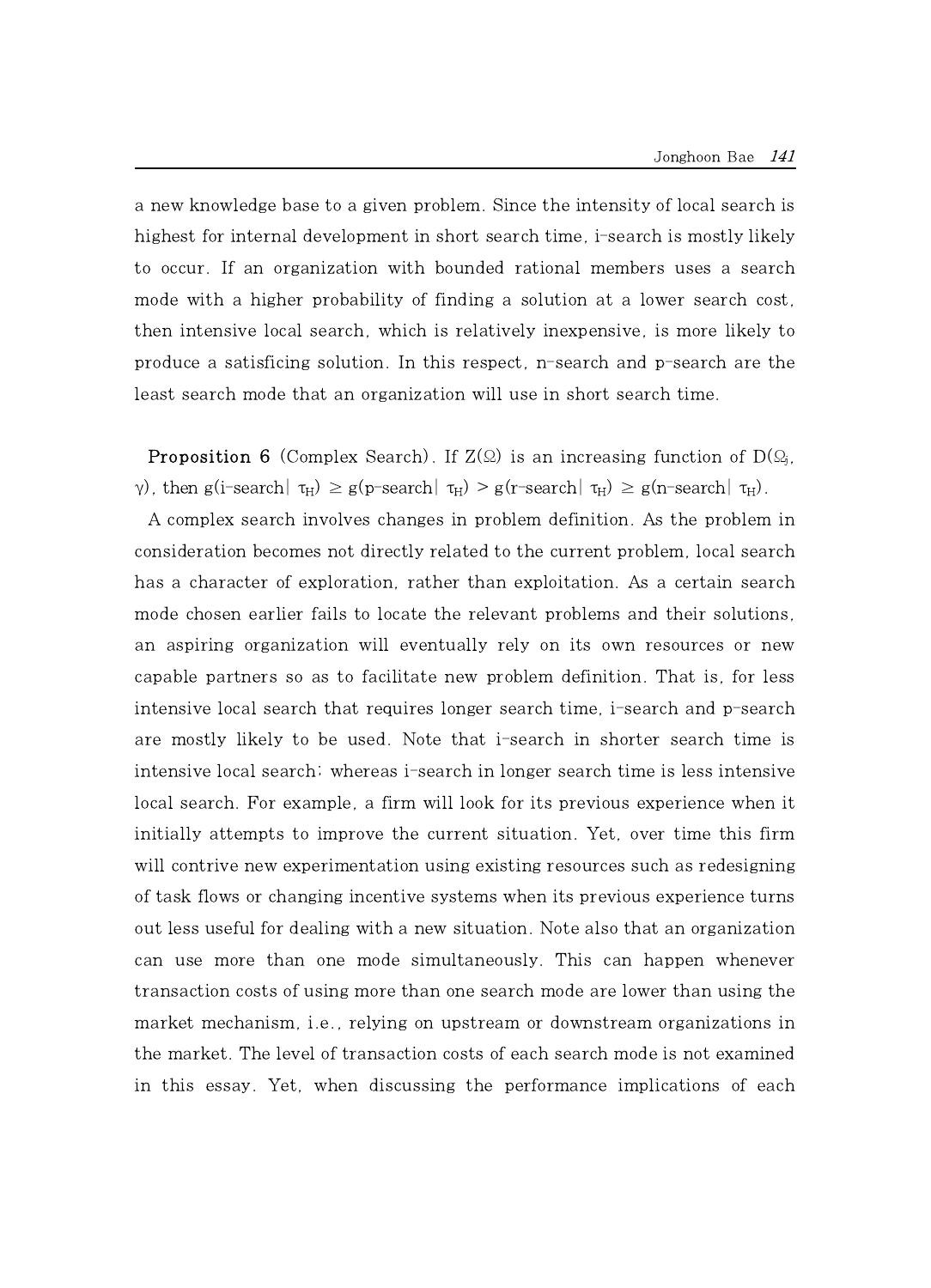search mode, I will use slack resources and tacit knowledge bases as factors that are related to transaction costs of search modes.

**Proposition 7** (Search Time).  $\partial g(i\text{-search}|\tau)/\partial \tau > 0$ ,  $\partial g(p\text{-search}|\tau)/\partial \tau > 0$ ,  $\partial g(r\text{-search}|\tau)/\partial \tau \leq 0$ ,  $\partial g(r\text{-search}|\tau)/\partial \tau \leq 0$  and  $\partial^2 g(r\text{-search}|\tau)/\partial \tau^2 \leq 0$ ,  $\frac{\partial^2 g(p\text{-search}|\tau)}{\partial \tau^2}$  < 0,  $\frac{\partial^2 g(r\text{-search}|\tau)}{\partial \tau^2}$  > 0,  $\frac{\partial^2 g(n\text{-search}|\tau)}{\partial \tau^2}$  > 0.

The use of each search mode is more likely to terminate as the search time of a chosen mode gets longer. In this respect, the direction of local search is oscillating among four different modes of search. An organization keeps switching its search direction until it finds a relevant problem and solutions. From propositions 5 and 6, a more general pattern could be derived: search-inside  $\rightarrow$  search-outside  $\rightarrow$  search-inside. That is, at the early stage of local search, search-inside is mostly preferred. Over time, search-inside is switched to searchoutside if initial search does not produce solutions. Finally, search-inside is back in use until it stops searching for alternatives in the problem space.

## Ⅳ. A Closing Note

One important implication of this routine-based choice deserves a further note. That is, the following factor is conceivable as moderating the relationship between the intensity of local search and that of search: slack resources. As mentioned above, an organization first selects its niche and chooses its way of serving the niche. Local search in an organization characterizes how an organization changes its niche (i.e., problem definition) and modifies its solutions (i.e., knowledge acquisition). In a world, where information on the problem space is incomplete and economic resources of acquiring such information are scarce, the act of searching for alternative problems and solutions is costly. Hence, if there is a prohibitive cost of search, then search tends to be highly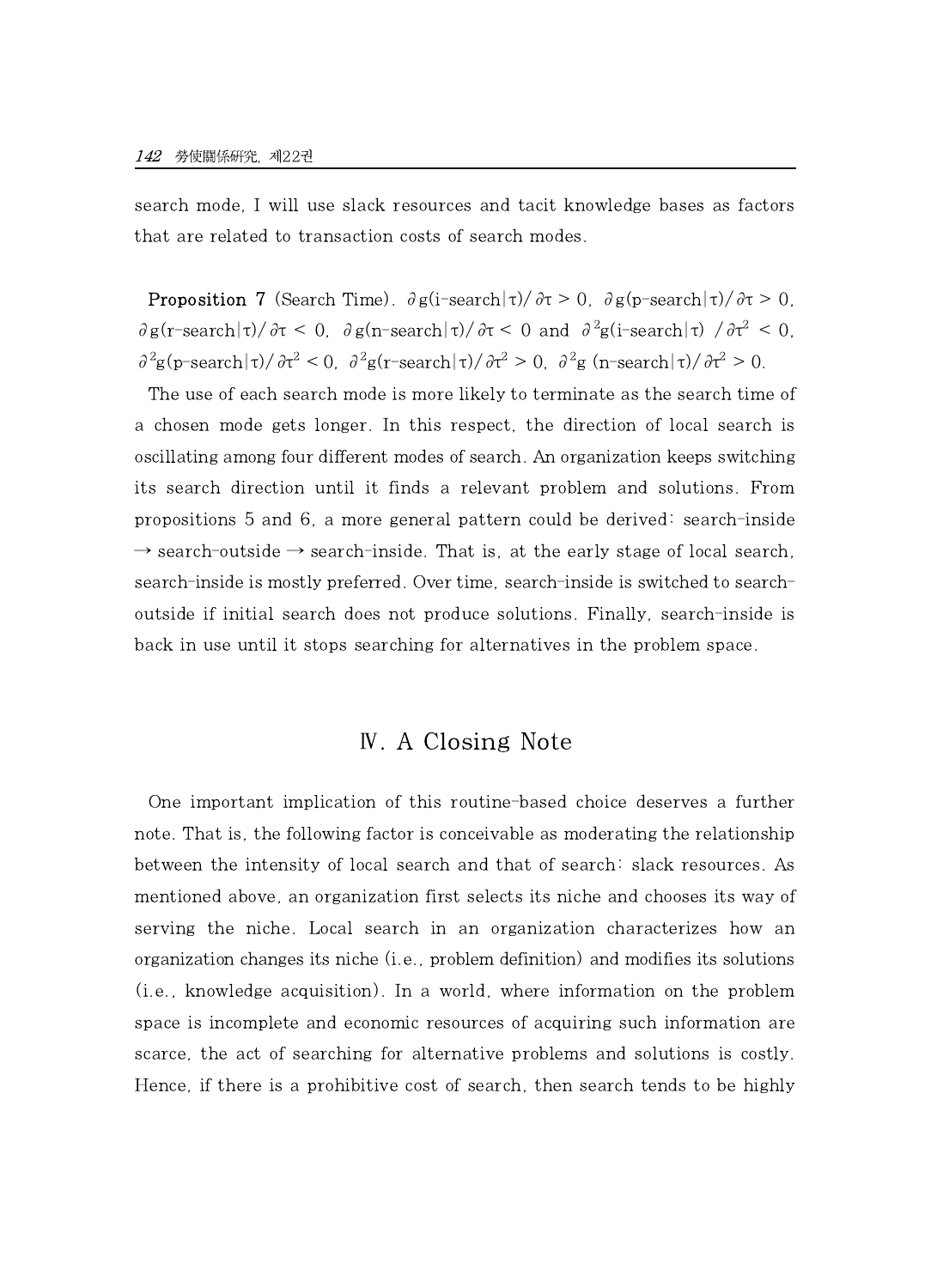local or, in some cases, infeasible even though an organization perceives that current solutions given a problem are performing less. That is, the level of search cost moderates the relationship between the intensity of local search and the intensity of search. Search cost, exogenously given, is said to be 'relatively' high if an organization has few slack resources or if an organization has a highly tacit knowledge base.

An organization, which has sufficient slack resources, is more able to pay a given search cost than isan organization with few slack resources. Slack resources are initially defined as the difference between payments made to organizational members and contributions made by the members (Cyert & March, 1963). In this essay slack resources refer to under-utilized firm resources such as a set of solutions whose marginal value is more than the marginal cost of problemsolving or a group of managers and workers 'in excess' In other words, an organization has managers or workers, who are less needed at this moment. They might be overqualified or have totally different backgrounds relative to the operation of their company.

An organization, which is efficiently organized at this knowledge base, may not have resources to be redeployed for different purposes such as search for alternative problems and solutions. That is why most profit organizations do not invest more resources on the pure scientific activity and prefer to run their R&D investments on the commercial basis (Hounshell, 1996). If highly intensive local search requires fewer resources, then the presence of slack resources will make the relationship between local search intensity and search intensity much weaker. In other words, an organization with sufficient slack resources is more likely to search for distal alternatives, i.e., less intensive local search.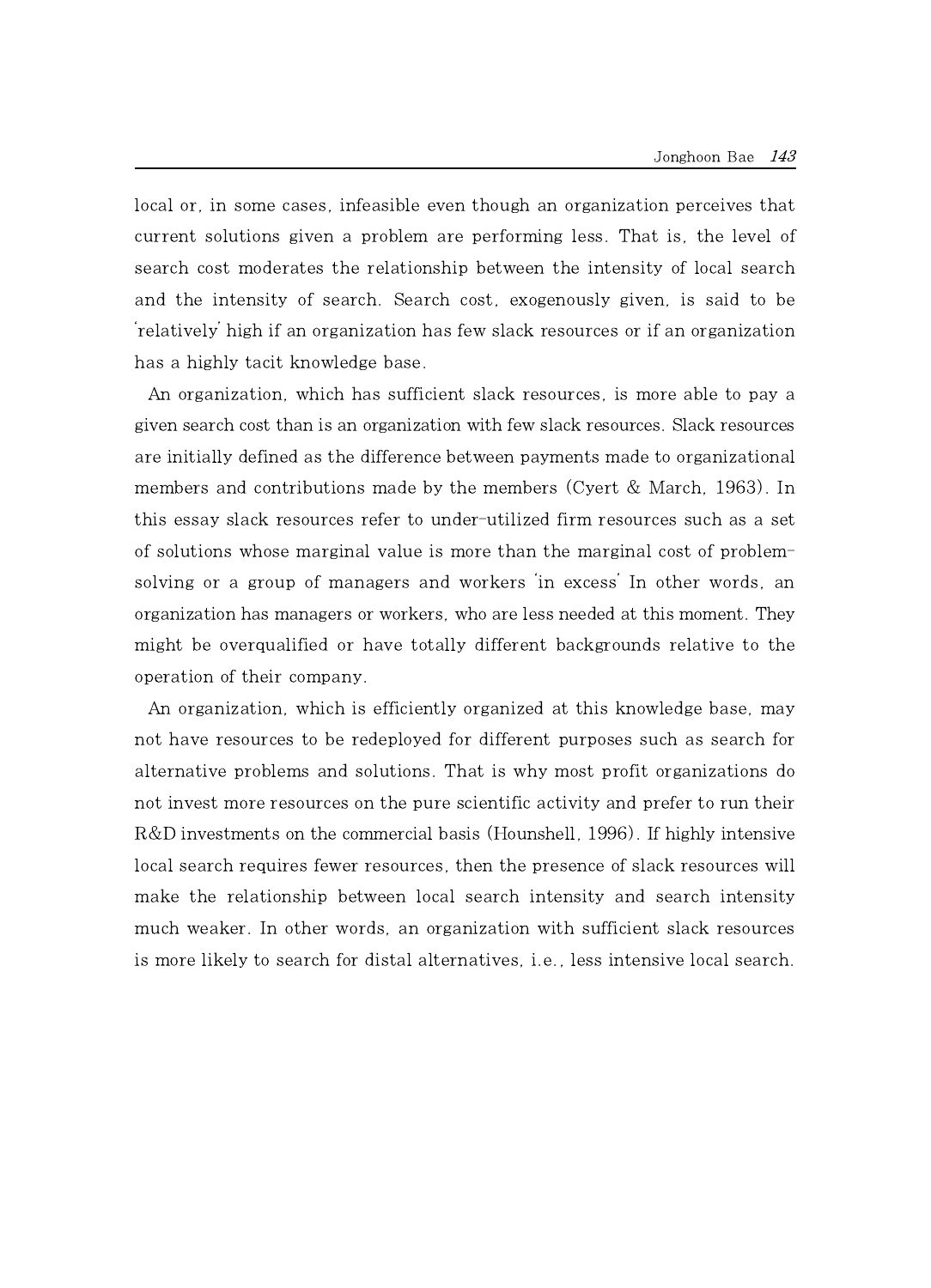### REFERENCES

- Alchian, A., & Demsetz, H. 1972. Production, information costs, and economic organization. American Economic Review, 62: 777-795.
- Bass, B. M. 1985. *Leadership and performance beyond expectations*.  $NY^{\dagger}$ Free Press.
- Boyd, R., & Richerson, P. 1985. *Culture and evolutionary process*. Chicago: University of Chicago Press.
- Cohen, W. M., & Levinthal, D. A. 1989. Innovation and learning: The two faces of  $R&D$ : Implications for the analysis of  $R&D$  investment. *Economic* Journal, 99: 569-596.
- Cohen, W. M., & Levinthal, D. A. 1990. Absorptive capacity: A new perspective on learning and innovation. Administrative Science Quarterly,  $35<sup>2</sup>$ 128-152.
- Cohen, M. D., March, J. G., & Olsen, J. P. 1972. A garbage can model of organizational choice. Administrative Science Quarterly,  $17: 1-25$ .
- Coleman, J. S. 1990. Foundations of social theory. Cambridge, MA: Harvard University Press.
- Cyert, R. M., & March, J. G. 1963. A behavioral theory of the firm. NJ: Prentice-Hall.
- Demsetz, H. 1988. The theory of the firm revisited. Journal of Law, Economics, and Organization, 4: 141-161.
- Finkelstein, S., & Hambrick, D. C. 1990. Top-management-team tenure and organizational outcomes: The moderating role of managerial discretion. Administrative Science Quarterly, 35: 484-503.
- Garicano, L. 2000. Hierarchies and the organization of knowledge in production. Journal of Political Economy, 108: 874-904.
- Grant, R. M. 1996. Toward a knowledge-based theory of the firm. **Strategic** Management Journal, 17 (Winter Special Issue): 109-122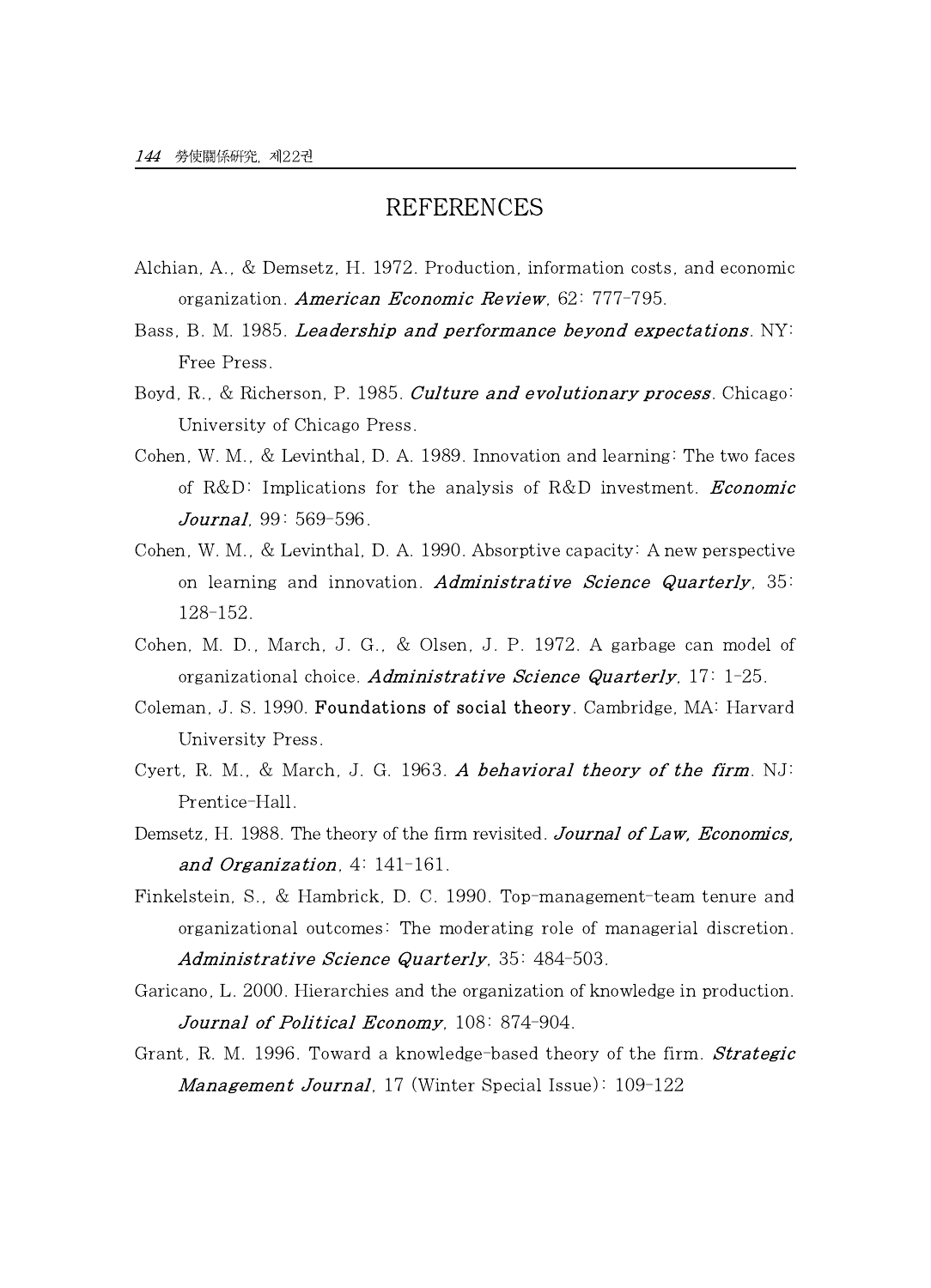- Hambrick, D. C., & Mason, P.A. 1984. Upper echelons: The organization as a reflection of its top managers. Academy of Management Review,  $9<sup>2</sup>$ 195-206.
- Hounshell, D. A. 1996. The evolution of industrial research in the United States. In Rosembloom, R. S., & Spencer, W. J. (Eds.). *Engines of innovation*: 13-85. MA: Harvard Business School Press.
- House, R. J., Spangler, W. D., & Wyocke, J. 1991. Personality and charisma in the U.S. presidency: A psychological theory of leader effectiveness. Administrative Science Quarterly, 36: 364-396.
- Jensen, M. C., & Meckling, W. H. 1976. Theory of the firm: Managerial behavior, agency costs, and ownership structure. Journal of Financial Economics, 3: 304-360.
- Kauffman, S., Lobo, J., & Macready, W. C. 2000. Optimal search on a technology landscape. Journal of Economic Behavior & Organization,  $43:141-166$ .
- Kogut, B., & Zander, U. 1992. Knowledge of the firm, combinative capabilities, and the replication of technology. *Organization Science*,  $3: 383-397$ .
- Kogut, B., & Zander, U. 1996. What firm do? Coordination, identity, and learning. *Organization Science*,  $7:502-518$ .
- Krackhardt, D., & Carley, K. M. 2000. PCANS model of structure in organizations. The Heinz School Working Paper.
- Levinthal, D. A. 1997. Adaptation on rugged landscapes. Management Science, 43: 934-950.
- March, J. G. 1962. The business firm as a political coalition. The Journal of Politics, 24: 662-678.
- March, J. G. 1991. Exploration and exploitation in organizational learning. Organization Science, 2: 71-87.

March, J. G., & Simon, H. A. 1958. Organizations. NY: John Wiley and Sons.

McKelvey, B. 1999. Avoiding complexity catastrophe in coevolutionary pockets:

Strategies for rugged landscapes. Organization Science, 10: 294-321.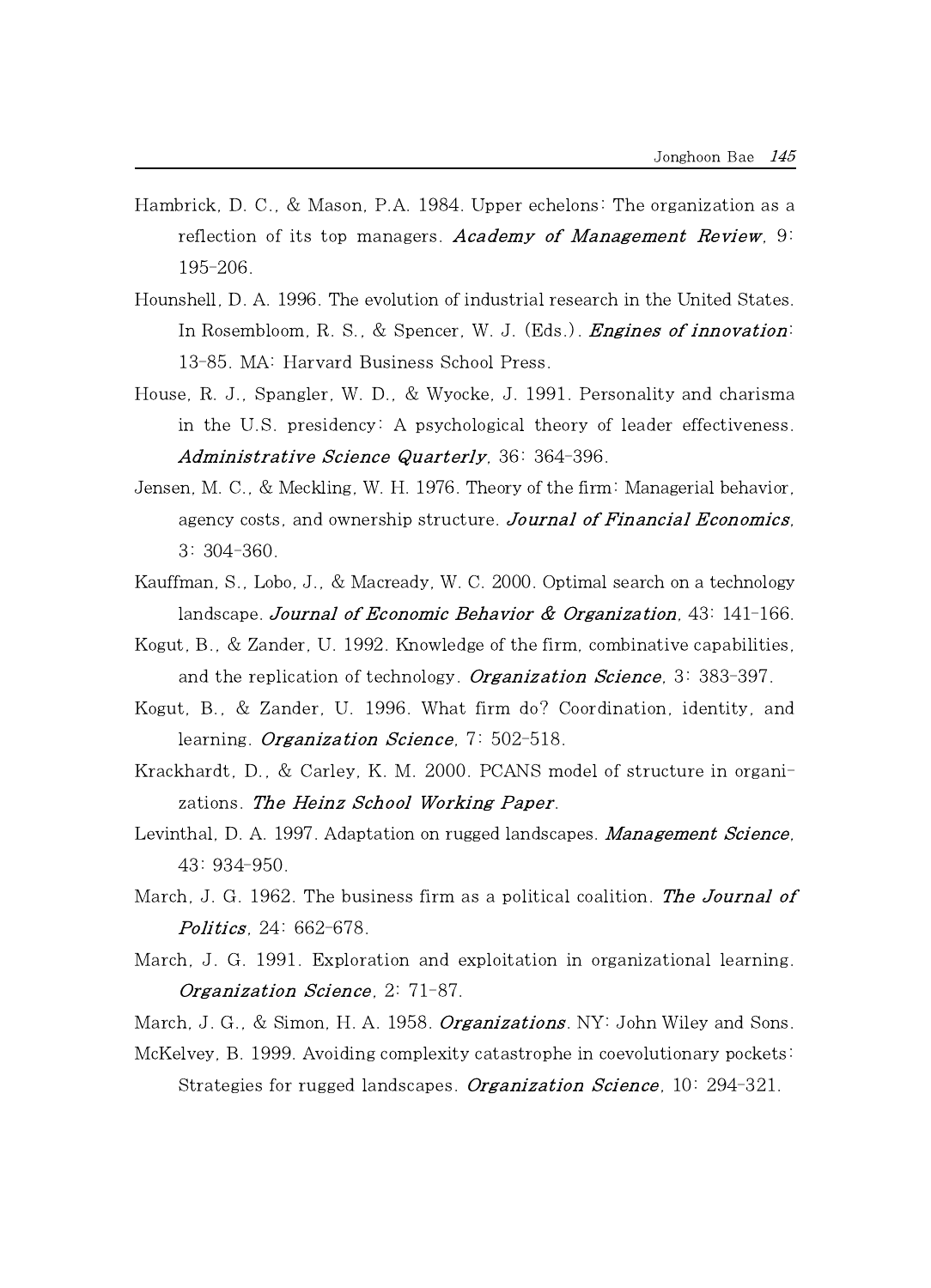- Nelson, R., & Winter, S. 1982. An evolutionary theory of economic change. MA: Harvard University Press.
- Pfeffer, J. 1981. *Power in organizations*. MA: Pitman.
- Pfeffer, J., & Salancik, G. 1978. The external control of organizations: A resource dependence perspective. NY: Harper and Row.
- Powell, W. W. 1991. Expanding the scope of institutional analysis. In W. W. Powell & P. J. DiMaggio (Eds.). The new institutionalism in organi**zational analysis:** 183-203. Chicago: The University of Chicago Press.
- Radner, R. 1993. The organization of decentralized information processing. Econometrica, 62: 1109-1146.
- Scott, W. R. 1992. Organizations: Rational, natural, and open systems (3rd ed). NJ: Prentice-Hall.
- Selznick, P. 1957. Leadership in administration: A sociological interpretation. CA: The University of California Press.
- Simon, H. 1997. Administrative behavior: A study of decision-making *processes in administrative organization*  $(4<sup>th</sup>$  ed.). NY: The Free Press.
- Stinchcombe, A. 1990. Information and organizations. CA: University of California Press.
- Szulanski, G. 1996. Exploring internal stickiness: Impediments to the transfer of best practice within the firm. **Strategic Management Journal**, 17 (Winter special issue): 27-43.
- Van Zandt, T. 1999. Real-time decentralized information processing as a model of organizations with bounded rational agents. **Review of Economic** Studies, 66: 633-658.
- Von Hippel, E. 1994. Sticky information and the locus of problem solving: Implications for innovation. *Management Science*, 40: 429-439.
- White, H. C. 1981. Where do markets come from? **American Journal of Sociology**, 87: 517-547.
- Williamson, O. E. 1975. Markets and hierarchies. NY: Free Press.